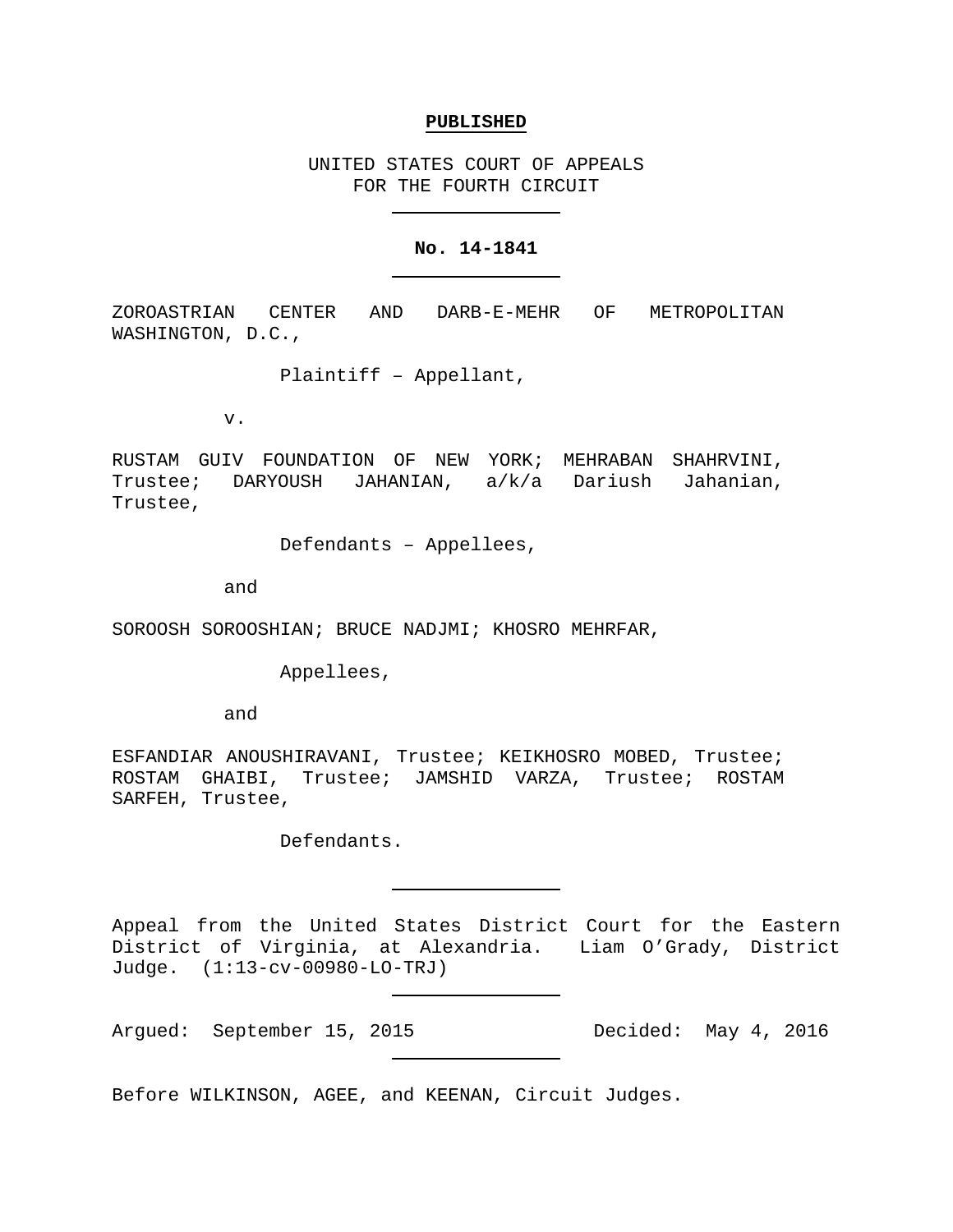Affirmed in part, vacated in part, and remanded by published opinion. Judge Agee wrote the opinion, in which Judge Wilkinson and Judge Keenan joined.

**ARGUED**: Robert Lee Vaughn, Jr., O'CONNOR & VAUGHN LLC, Reston, Virginia, for Appellant. Billy Bernard Ruhling, II, TROUTMAN SANDERS LLP, Tysons Corner, Virginia, for Appellees. **ON BRIEF**: Massie P. Cooper, TROUTMAN SANDERS LLP, Richmond, Virginia, for Appellees.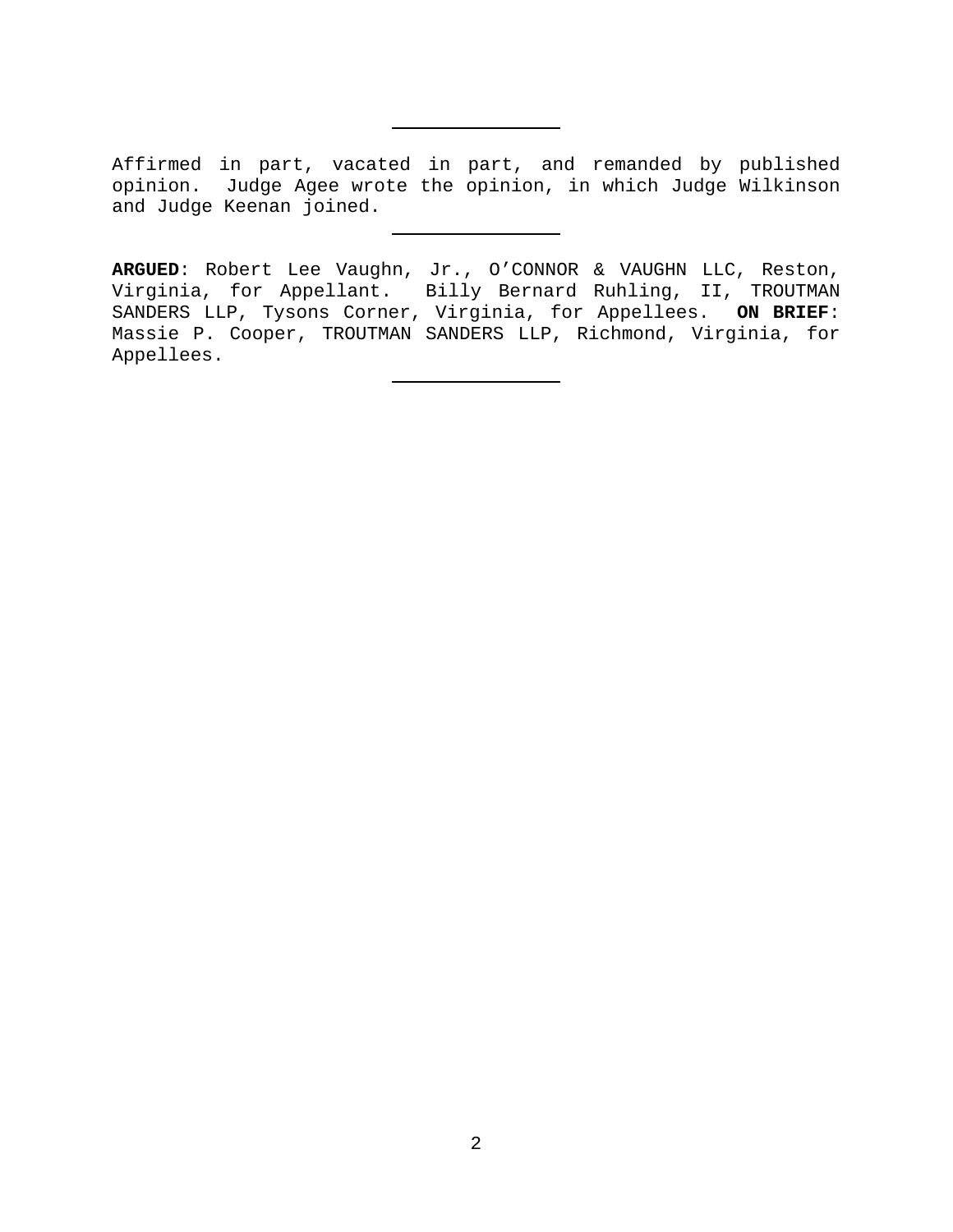AGEE, Circuit Judge:

The Zoroastrian Center and Darb-E-Mehr of Metropolitan Washington, D.C. ("The Center") is a nonprofit entity dedicated to the advancement and practice of Zoroastrianism, an ancient Persian religion. Rustam Guiv Foundation ("Rustam Guiv") is a charitable trust with a similar mission.<sup>[1](#page-2-0)</sup> As part of a joint effort to construct a Zoroastrian worship center, the parties signed a ninety-nine-year lease on a parcel of property owned by Rustam Guiv in the Vienna area of Fairfax County, Virginia. What followed was a tumultuous relationship that culminated in Rustam Guiv terminating the lease. The Center responded with this litigation seeking, among other things, a declaratory judgment to reinstate the lease. Rustam Guiv removed the case to federal court, where the district court ultimately granted summary judgment to Rustam Guiv and awarded attorneys' fees. On appeal, The Center raises several claims of error, including the threshold question of whether federal subject matter jurisdiction existed.

We agree with the district court that The Center's case cannot go forward. Rustam Guiv presented sufficient evidence to show complete diversity between the parties, thereby establishing subject matter jurisdiction in federal court.

<span id="page-2-0"></span> $1$  Except as indicated, we reference the Rustam Guiv trust and its individual trustees as "Rustam Guiv" collectively.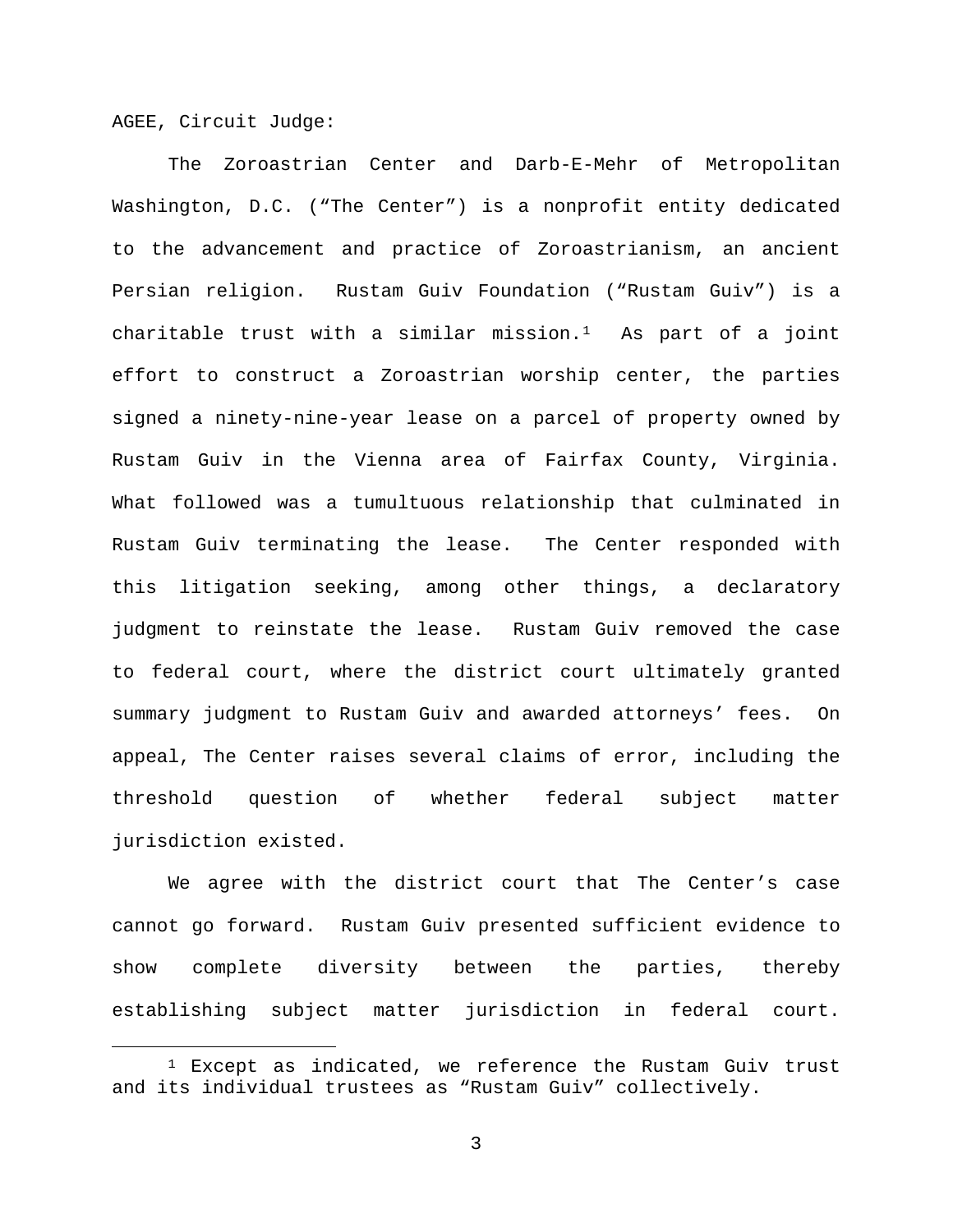Likewise, the undisputed material facts show that The Center breached the lease, so we affirm the district court's decision to dismiss the complaint in its entirety and enter judgment for Rustam Guiv.

The district court's attorneys' fee award, however, presents another matter. Under Virginia law governing contractual fee-shifting provisions, the prevailing party is entitled to recover attorneys' fees for work performed only on its successful claims. See Ulloa v. QSP, Inc., 271 Va. 72, 82 (2006). The district court correctly identified Rustam Guiv as the prevailing party but made no effort to narrow the fee award to its successful claims. Thus, we vacate the district court's fee award and remand for further proceedings as to that issue.

# I.

# A.

Rustam Guiv owns a seven-acre parcel of property in Vienna, Virginia. In 1991, Rustam Guiv leased this land to The Center for ninety-nine years at a nominal rent of one dollar a year. In return, The Center was to construct "a place of worship for all Zoroastrians of the world"; "a facility for the advancement of the Zoroastrian religion"; and "a dwelling suitable for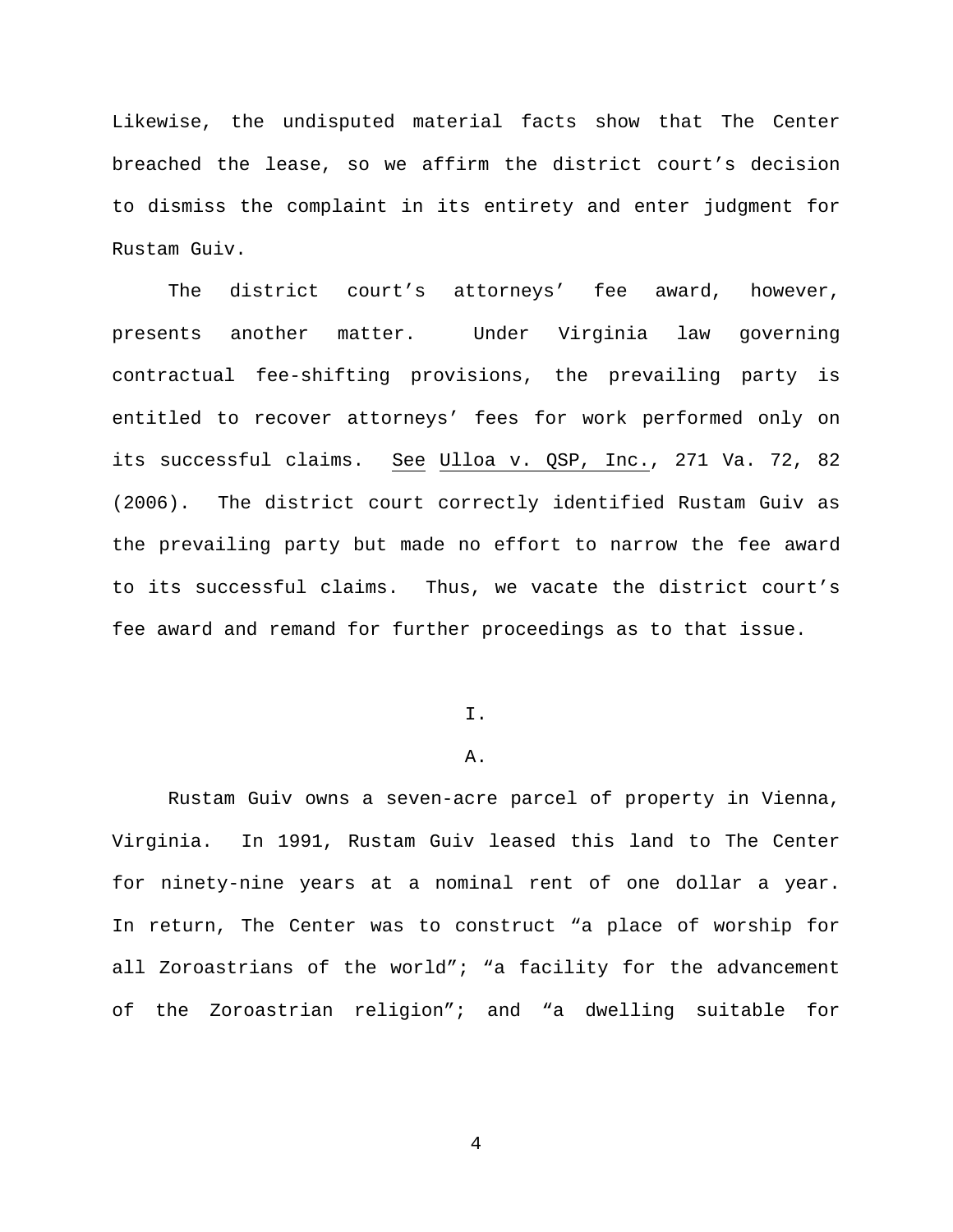residence of a Mobed (priest)."  $J.A. 41.^2$  The Center would bear all costs of improving the property to meet these requirements.<sup>[3](#page-4-1)</sup> The lease did not include a firm deadline for this construction, but did provide that "time is of the essence." J.A. 50.

The Center contends it invested "thousands of dollars" in planning and designing a worship facility, which included obtaining permits and density exemptions from the Fairfax County government. Despite these alleged efforts, however, The Center did not begin actual construction for many years. And, by 2008, The Center still had not completed a single structure.

Frustrated with the state of progress, Rustam Guiv threatened to rescind the lease. The parties then executed a lease amendment dated January 1, 2009, designed to "re-energize [The Center's] efforts." J.A. 261. Together, the original lease and amendment governed the parties' lessor-lessee relationship.

Several clauses from the lease amendment are pertinent here. First, The Center agreed to "undertake such construction [of a religious center] no later than November 1, 2009" and complete the project by March 13, 2011. J.A. 55. Although

<span id="page-4-0"></span> <sup>2</sup> This opinion omits internal marks, alterations, citations, emphasis, or footnotes from quotations unless otherwise noted. <sup>3</sup> The Center was also required to pay all real estate taxes

<span id="page-4-1"></span>and related assessments, the cost of insurance, and all utilities.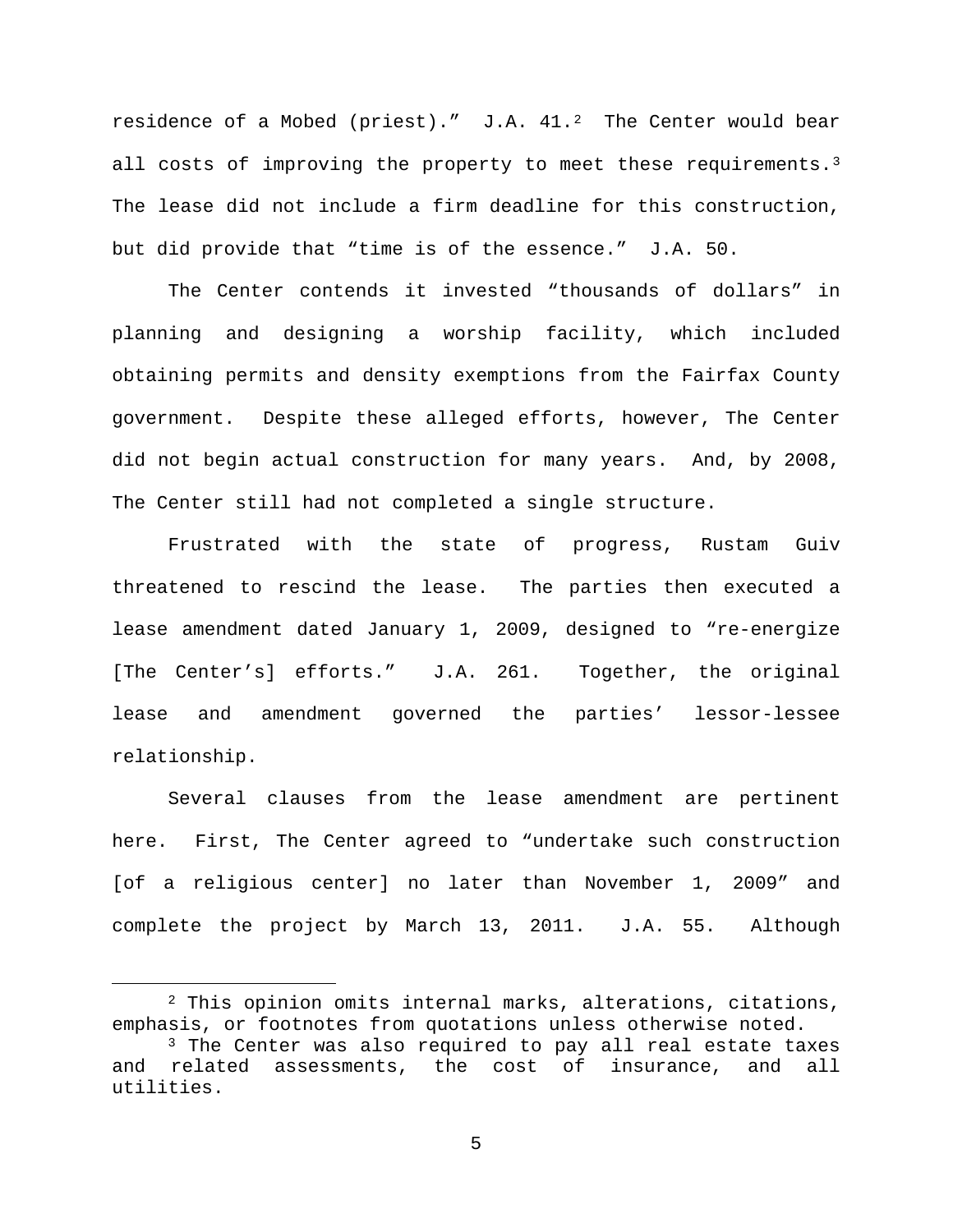Rustam Guiv was allowed to extend this completion deadline, in no event could construction go past March 15, 2013. The amendment further permitted Rustam Guiv to terminate the lease if "substantial" activity had not been undertaken by either date. J.A. 55-56. As these provisions make clear, the lease amendment was designed to speed the pace of construction by instituting hard deadlines.

For financial reasons not entirely clear from the record, The Center missed the start deadline for construction. This set in motion a series of meetings that culminated with Rustam Guiv notifying The Center that it was pursuing a partnership with another charitable foundation for a Zoroastrian temple in Maryland. Dr. Daryoush Jahanian, who can best be described as RGF's lead trustee, followed up with an email explaining that this alternate site would be sufficient to service the regional Washington Zoroastrian community, and consequently, The Center should "stop signing any contract[s] and . . . not write any check[s] as much as possible." J.A. 869. The Center "temporarily stopped the progress" on this recommendation from Dr. Jahanian, but soon decided "to stay on course" and continue its efforts at construction. J.A. 473.

In sum, by the end of April 2010, the original lease had been amended to include particular construction deadlines, the first of which had been missed. Rustam Guiv had chosen to focus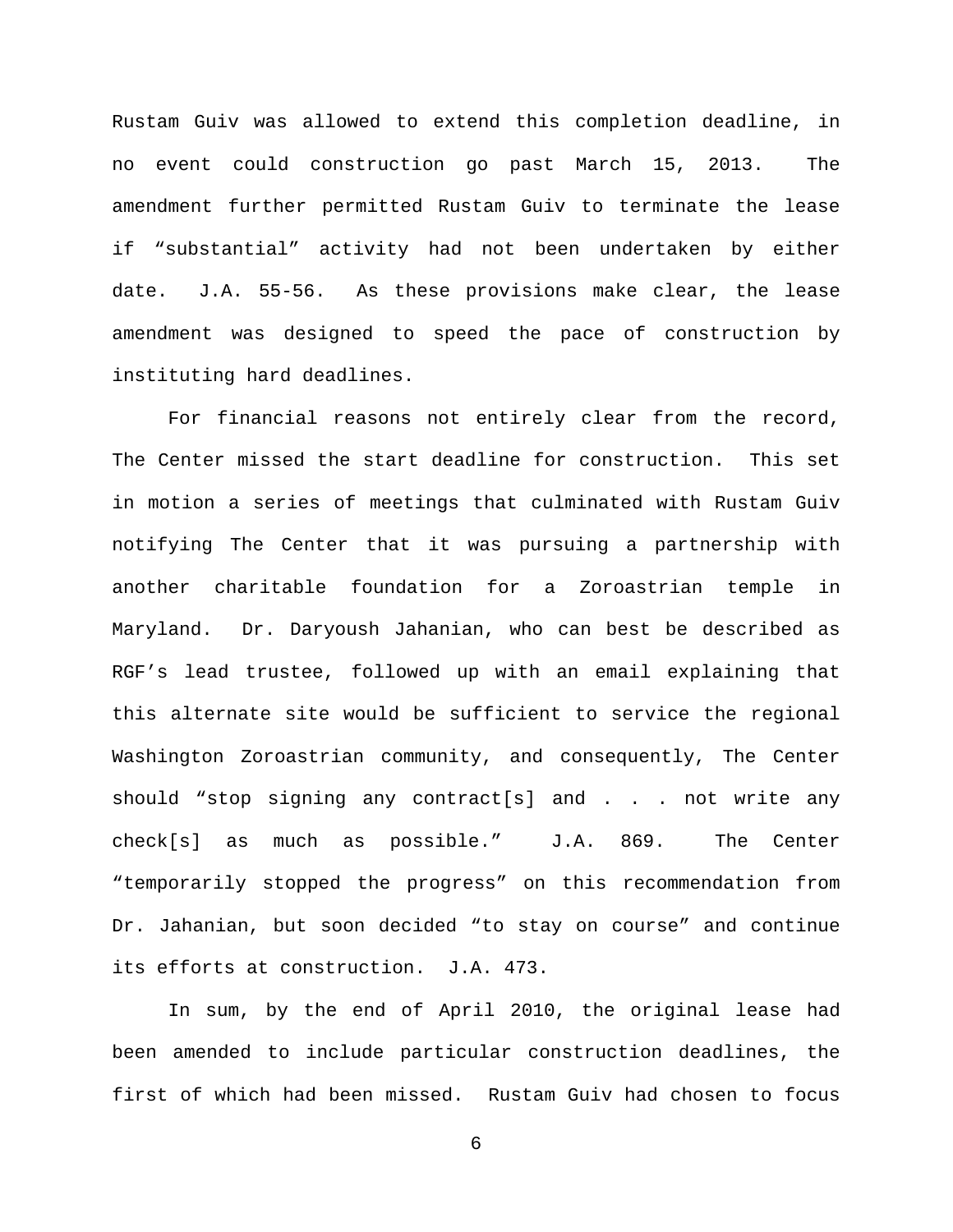its efforts on an alternative site and requested The Center to stop construction. The Center briefly ceased its operations, but within a few weeks, elected to continue with its plans.

B.

The parties remained at a virtual standstill for over a year without significant dialogue. The Center alleges that it could not "obtain bonds that were required by Fairfax County" or "pull any permits" without Rustam Guiv's consent, and thus its construction activities stalled. Opening Br. 11. Rustam Guiv, in turn, was pursuing the Maryland site.

In March 2011, Rustam Guiv contacted The Center for an inperson meeting about taking possession of the Vienna property. During the subsequent conference, however, the parties agreed to continue construction on the Vienna building as reflected in a one-page, hand-written Memorandum of Understanding ("MOU") that included the following provisions:

> 1 – [Rustam Guiv] will be in full cooperation facilitating the required paperwork.

> 2 – [The Center] will provide to [Rustam Guiv] an accounting book to list the names [and] amounts of all donations and all expenses. [The Center] will also continue to provide quarterly financial report[s] [and] account summar[ies] of all donations and expenses.

> 3 – [The Center] will provide an accomplishment plan with milestones [and]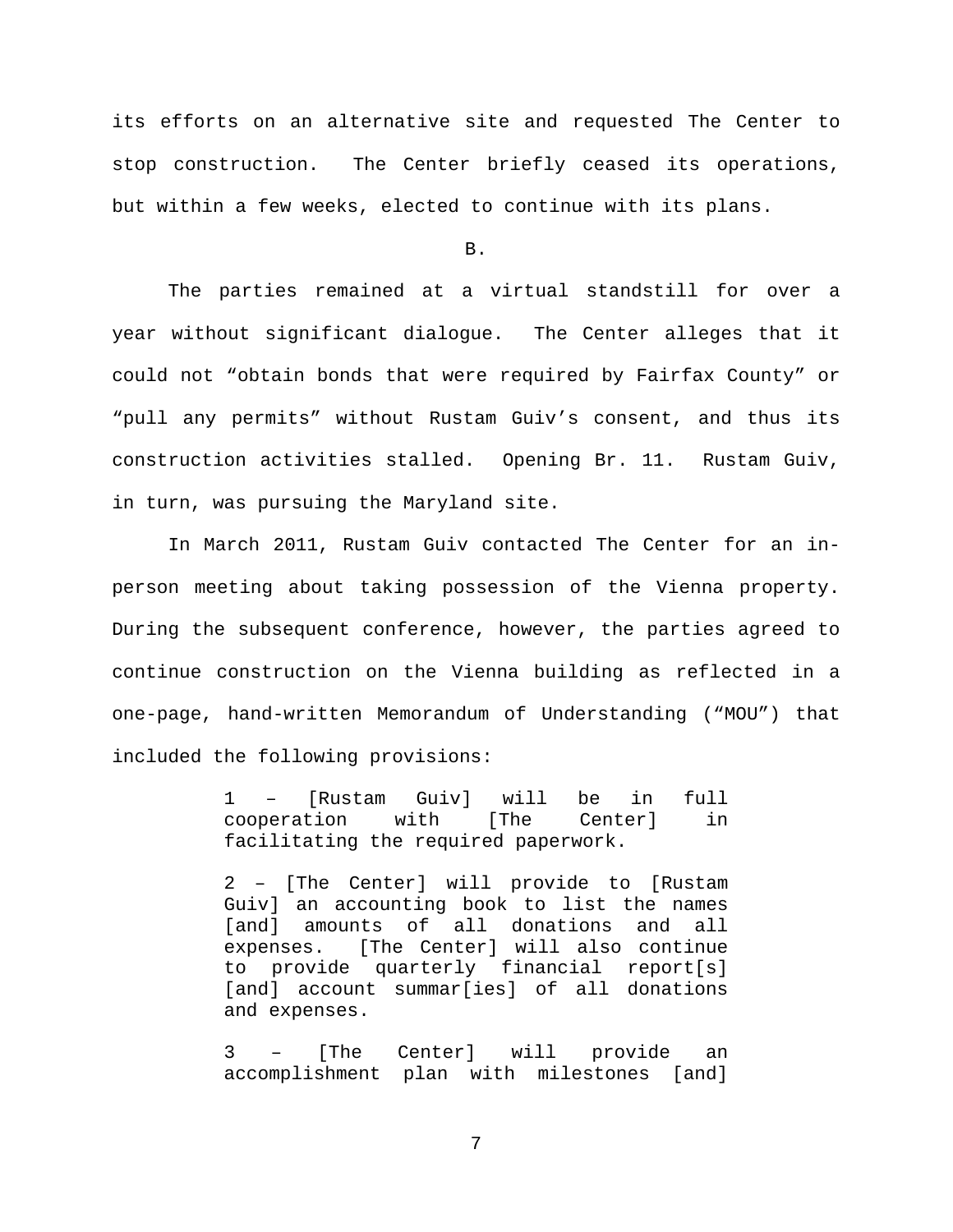deadlines, mutually agreed by the two parties. . . . . 6 – Items 2, 3 and 5 above will be provided on or before 5/15/2011 and must be approved by [Rustam Guiv].

J.A. 495-96.

As required by the MOU, The Center delivered an initial report on May 15, 2011. That report, however, failed to include a full accounting, list of donor activity, or accomplishment milestones. For reasons unknown, Rustam Guiv did not object to these deficiencies, and the parties again went silent.

On April 20, 2013 –- approximately two years after the MOU was drafted, four years after the lease amendment, and over twenty years after the original lease was signed –- Rustam Guiv sent The Center a formal notice terminating the lease. As grounds, Rustam Guiv cited The Center's failure to complete construction of a worship center by March 15, 2013, the final deadline in the lease amendment. The Center responded with this litigation seeking, among other relief, a declaratory judgment that the lease remained in effect.

C.

The Center filed its initial complaint in the Fairfax County Circuit Court, naming Rustam Guiv and its trustees, individually, as defendants. Rustam Guiv timely removed the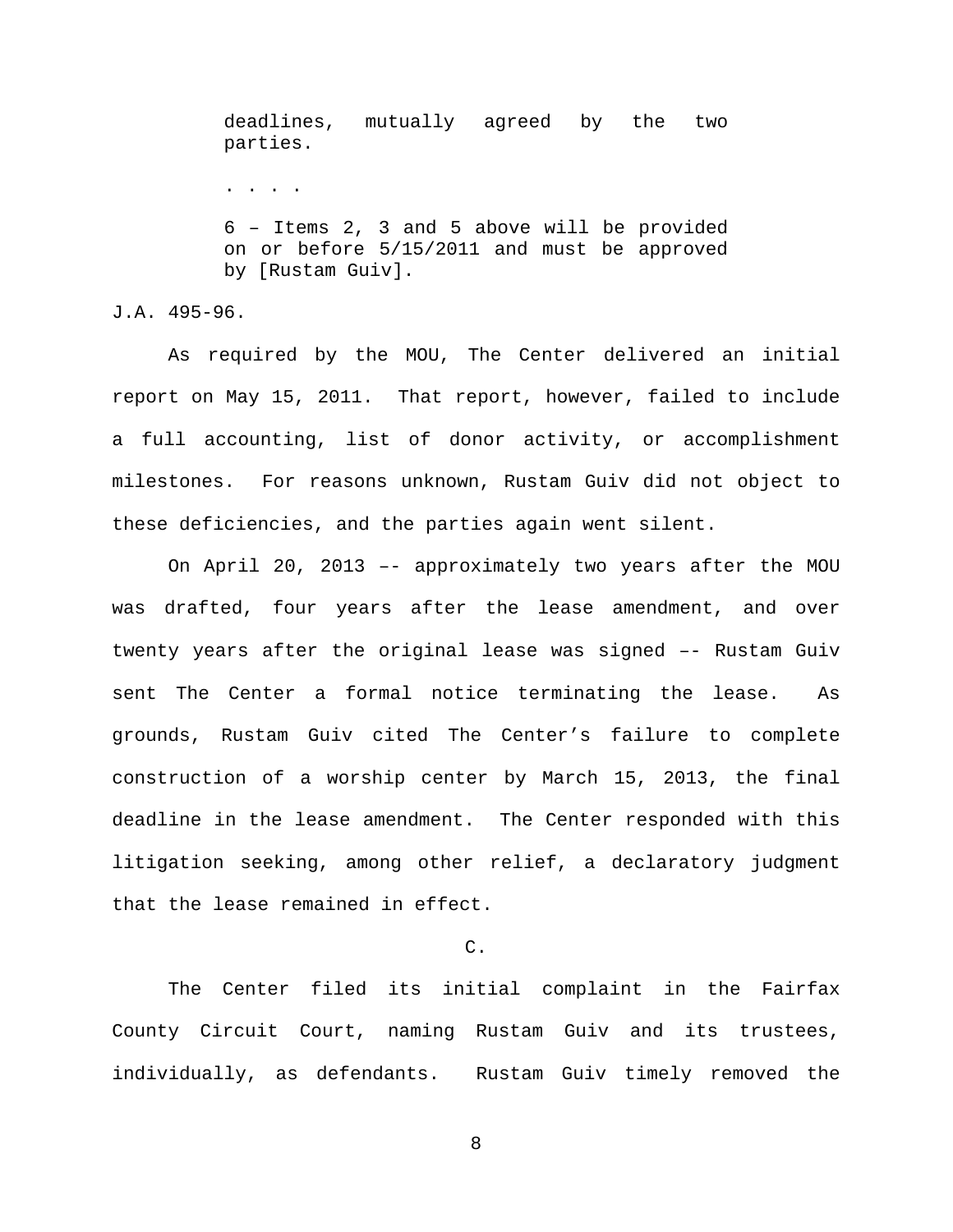case to the Eastern District of Virginia based on diversity of citizenship. Opposed to proceeding in federal court, The Center sought remand on grounds that Rustam Guiv had failed to show the complete diversity necessary to establish federal jurisdiction.

In its order, the district court noted that neither the Supreme Court nor the Fourth Circuit had addressed the precise issue of how to determine the citizenship of a defendant-trust for purposes of diversity jurisdiction. Faced with a lack of binding precedent, the court adopted the Third Circuit's test: the citizenship of a trust is determined by looking at the citizenship of both the trustees and beneficiaries. See Emerald Inv'rs Tr. v. Gaunt Parsippany Partners, 492 F.3d 192, 205 (3d Cir. 2007). Having settled on this framework, the district court reserved judgment "until the parties [had] presented [further] evidence of [Rustam Guiv's] citizenship . . . and additional evidence related to the trust's beneficiaries." J.A. 166.

Rustam Guiv then submitted an affidavit from Dr. Jahanian and residence information for the current trustees. These documents affirmed that none of its current trustees or beneficiaries were Virginia residents. Based on this evidence, and over The Center's objection, the district court denied The Center's motion to remand.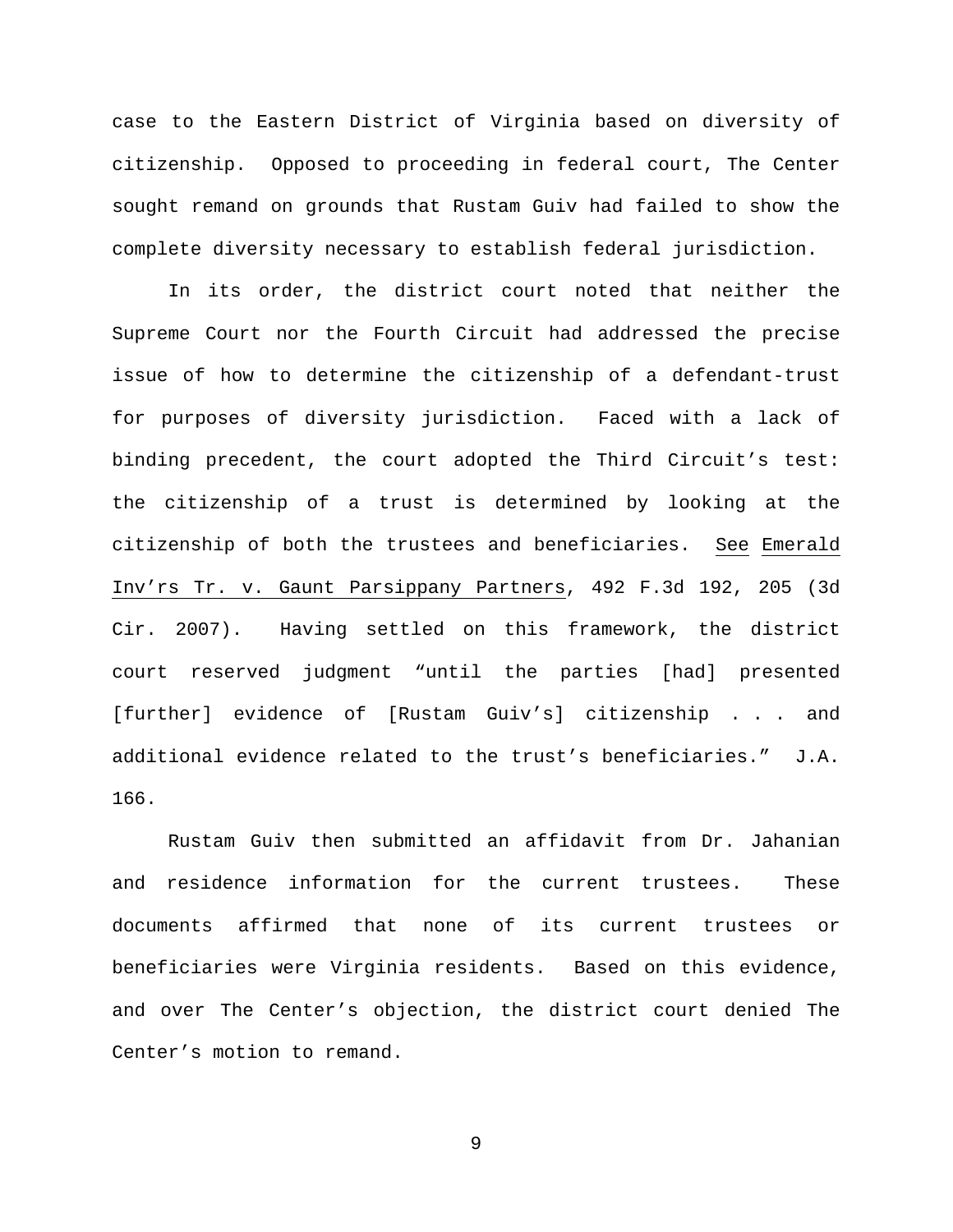The Center filed an amended complaint requesting a declaratory judgment that the original lease remains in full force and effect (Count I); an order restraining Rustam Guiv from interfering with its rights under the lease (Counts II and III); and a judgment that Rustam Guiv had breached the lease and was liable for damages (Count IV). Meanwhile, Rustam Guiv filed its answer along with several counterclaims seeking relief for breach of contract (Counterclaim Count I); slander of title (Counterclaim Count II); and quiet title (Counterclaim Count III).

The parties filed cross-motions for summary judgment at the close of discovery. Although The Center presented a litany of arguments to the district court, its principle theory of the case rested on the MOU and its enforceability. According to The Center, Rustam Guiv had no authority to cancel the lease because the MOU was a binding agreement that rescinded the construction timeline in the lease and lease amendment.

Following oral argument, the district court granted summary judgment to Rustam Guiv. The court found that The Center had breached the lease by failing to construct a temple before the final deadline, and as a result, Rustam Guiv validly exercised its right to end the lease. The court rejected The Center's argument that the MOU altered the lease amendment's deadlines,

10

D.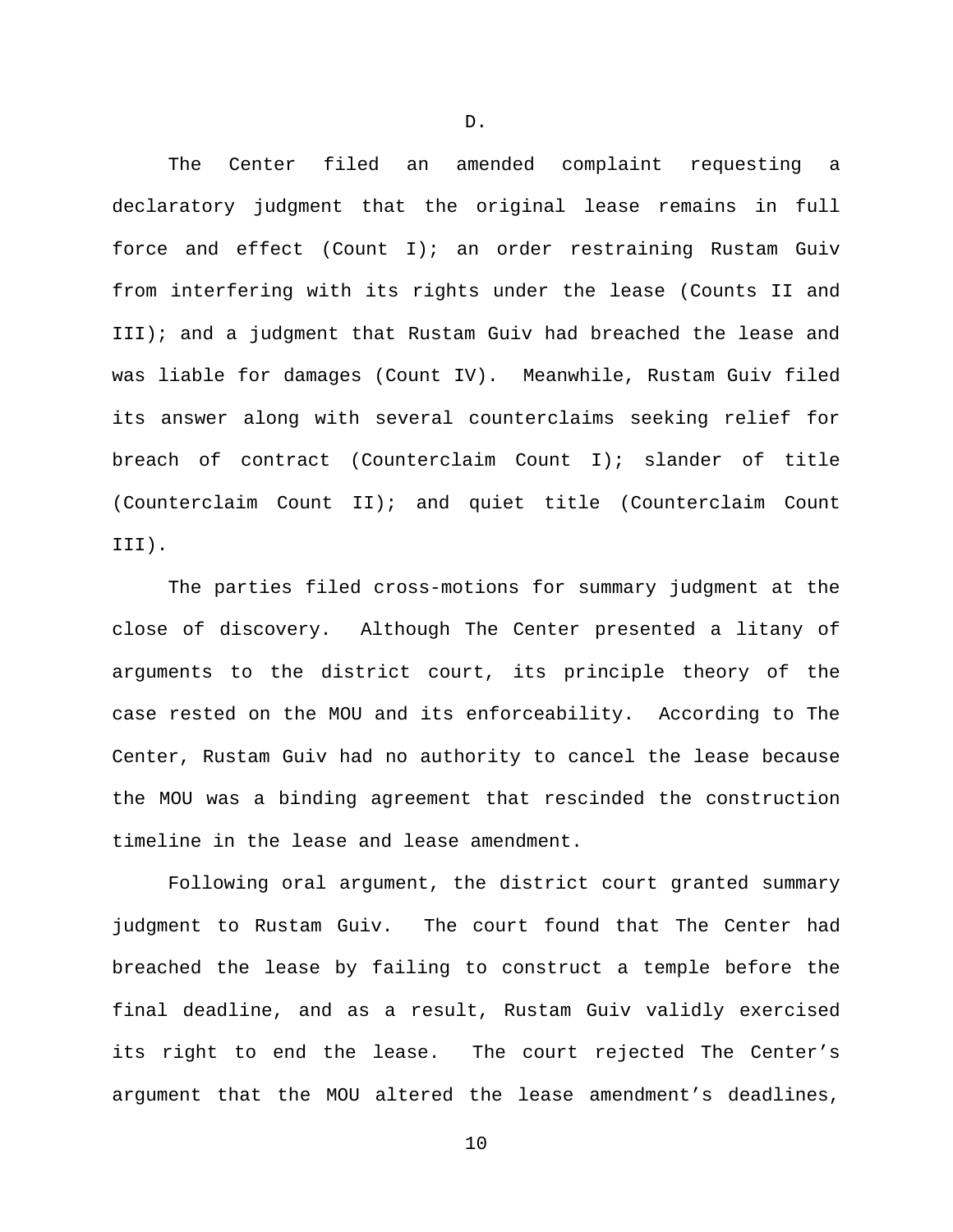concluding it was "too vague to be enforceable." J.A. 1170. The court further noted, "[e]ven if [the MOU] read as a modification of the lease arrangement . . . nothing in [it] eliminates or alters the dispositive deadlines." Id. Therefore, "RGF still had the right to terminate the tenancy." Id. The effect of this order was to dismiss The Center's amended complaint with prejudice and enter judgment in favor of Rustam Guiv.[4](#page-10-0)

Rustam Guiv then petitioned the court for an award of attorneys' fees. After adjusting the billing rates and time billed by several attorneys, the district court granted Rustam Guiv's fee request. The Center filed a motion for reconsideration, which the district court denied.

The Center timely appealed, challenging both the district court's decision on the merits and the fee award. We have jurisdiction under 28 U.S.C. § 1291.

After oral argument in this case, the Supreme Court granted certiorari in Americold Realty Trust v. ConAgra Foods, Inc. "to resolve confusion among the Courts of Appeals regarding the citizenship of unincorporated entities." 136 S. Ct. 1012, 1015

<span id="page-10-0"></span> <sup>4</sup> Although summary judgment was awarded to Rustam Guiv, not all of Rustam Guiv's claims were successful. Specifically, the district court rejected the slander of title counterclaim. That finding is relevant in the context of its attorneys' fee award as discussed below.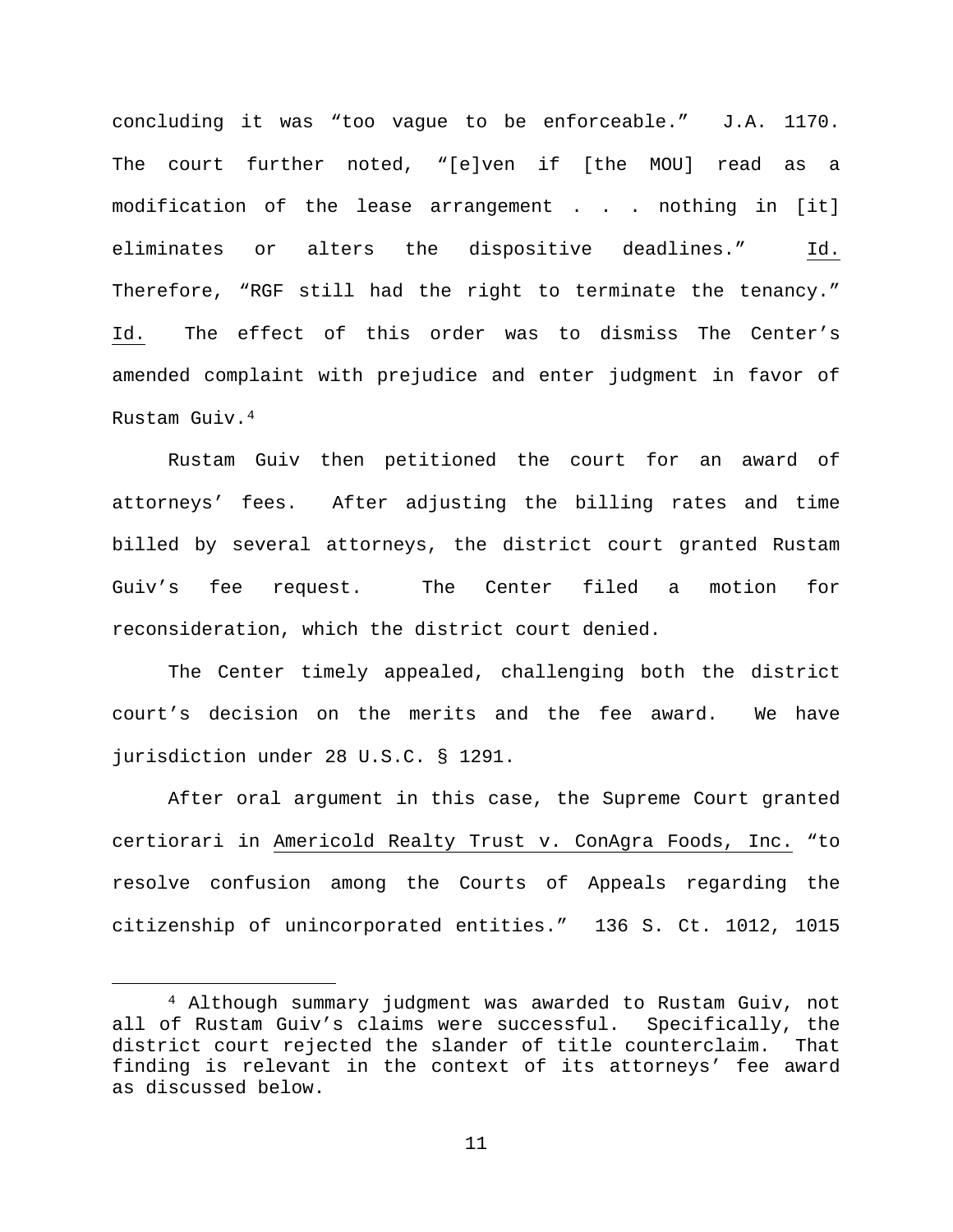(2016). Consequently, we held this case in abeyance pending the Supreme Court's decision, which has issued and is reviewed below.

# II.

We first address Rustam Guiv's argument concerning the standard of review. Typically we consider a district court's decision on summary judgment de novo, applying the same legal standards as the district court and viewing the facts in the light most favorable to the nonmoving party. FDIC v. Cashion, 720 F.3d 169, 173 (4th Cir. 2013). Rustam Guiv argues instead that the standard of review should be abuse of discretion because The Center noticed its appeal from the order denying its motion for reconsideration. See Robinson v. Wix Filtration Corp., 599 F.3d 403, 407 (4th Cir. 2010) ("This court reviews the denial of a Rule 59(e) motion under the deferential abuse of discretion standard.").

Although the factual underpinning of Rustam Guiv's argument is correct –- The Center's notice of appeal designates the district court's ruling on the motion for reconsideration –- its legal conclusion does not follow. "[W]e should be liberal in passing on the sufficiency of a notice of appeal," and the "designation of a postjudgment motion in the notice of appeal is adequate to support a review of the final judgment when the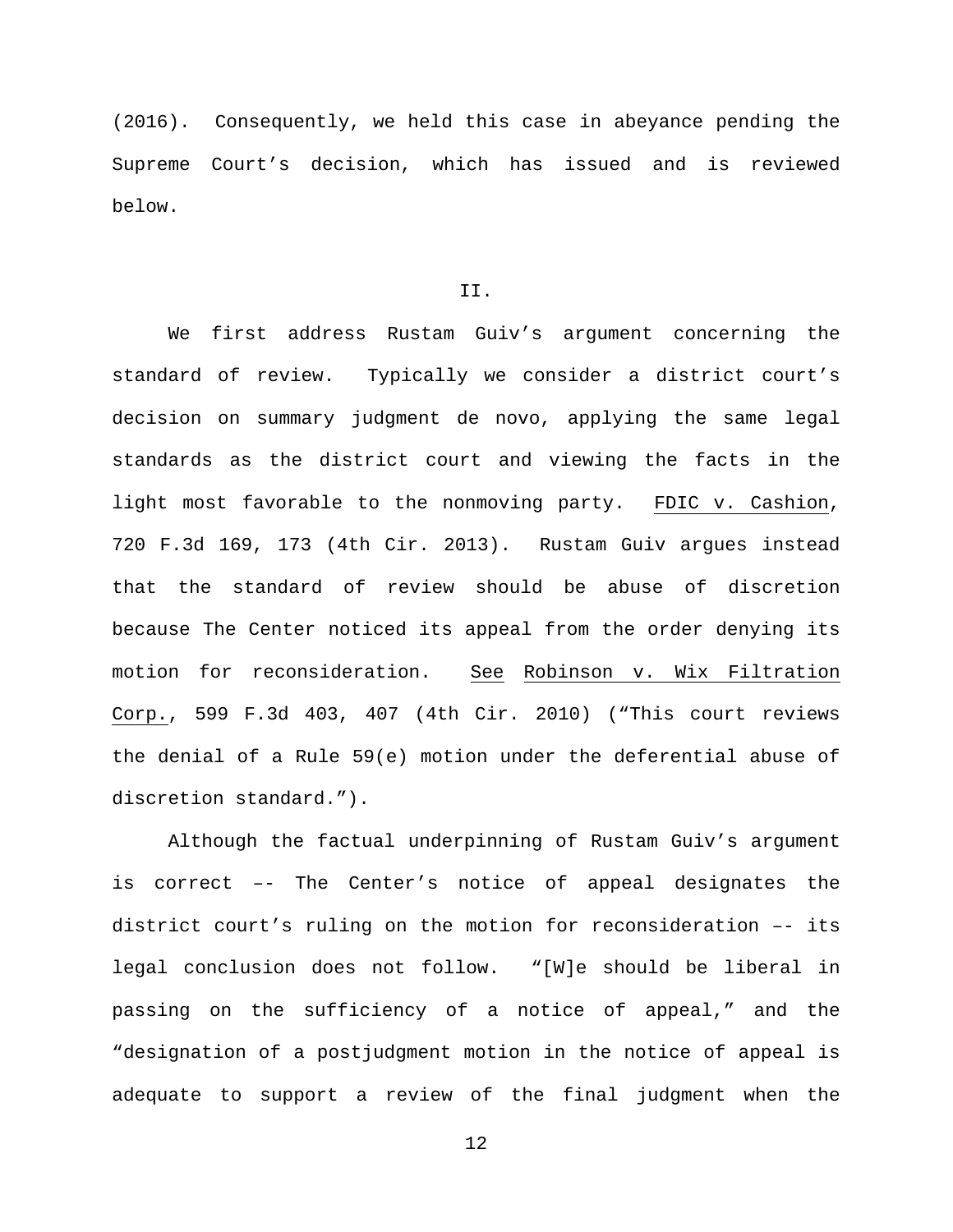intent to do so is clear" and there is no prejudice. MLC Auto., LLC v. Town of S. Pines, 532 F.3d 269, 279 (4th Cir. 2008) (citations omitted). That is the case here.

The Center's notice of appeal references the final order from its motion for reconsideration but simultaneously requests review of the "relief" granted Rustam Guiv by the district court. J.A. 1295. On these facts, we believe The Center's intent to appeal the district court's summary judgment ruling is sufficiently clear. And since the parties have both extensively briefed the underlying judgment, Rustam Guiv does not face any measurable prejudice. See Nat'l Ecological Found. v. Alexander, 496 F.3d 466, 477 (6th Cir. 2007) (affirming that an appeal of a motion for reconsideration preserves general appellate review so long as parties "fully argued the merits of the prior orders"). Accordingly, we will apply the typical de novo standard of review where required.

We also note that Virginia supplies the substantive law here since the district court was sitting in diversity. See Gen. Tech. Applications, Inc. v. Exro Ltda, 388 F.3d 114, 118 (4th Cir. 2004) ("In a diversity case, we must consult state law to determine the nature of the litigant's rights . . . .").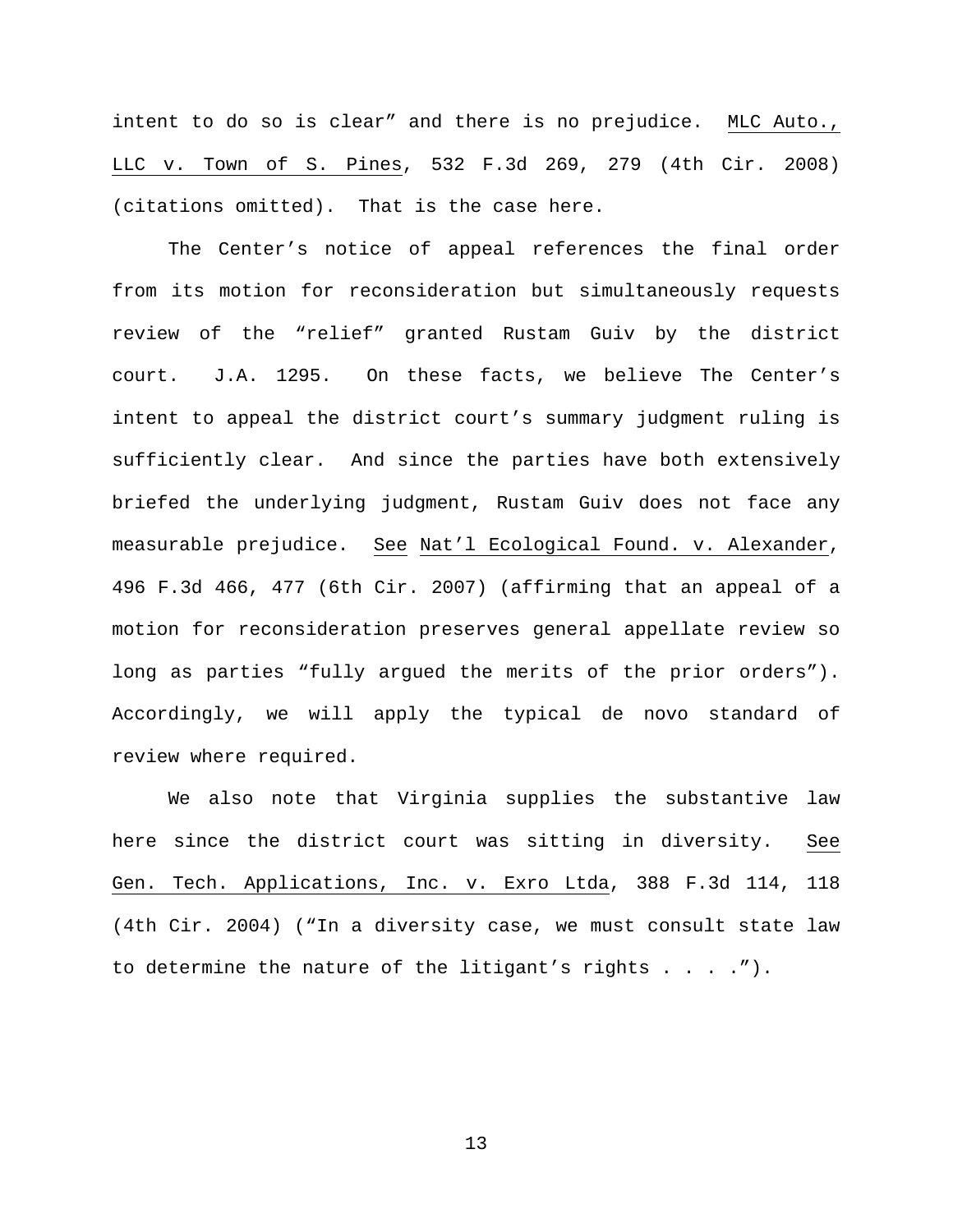The Center contends that the district court was required to remand this case to the Virginia state court because Rustam Guiv failed to prove the diversity of citizenship necessary to establish federal subject matter jurisdiction. In its view, deficiencies in Rustam Guiv's proffered evidence made it "impossible for the District Court to decide whether [complete] diversity existed." Opening Br. 29. As a result, removal "was in error." Id. at 37.

The Center is correct that Rustam Guiv bears the burden of proof, by a preponderance of the evidence, to show the parties' citizenship to be diverse. See Mulcahey v. Columbia Organic Chems. Co., 29 F.3d 148, 151 (4th Cir. 1994) ("The burden of establishing federal jurisdiction is placed upon the party seeking removal."). However, the case presents a threshold question that both sides largely ignored in their briefs –- how is the citizenship of a trust such as Rustam Guiv to be determined for purposes of diversity jurisdiction? The resolution of this initial inquiry determines the evidentiary factors a court should consider in the jurisdictional analysis.

A.

Despite over two centuries of federal litigation involving trusts, the method for determining a trust's citizenship was long unsettled and the subject of much debate. See Americold,

III.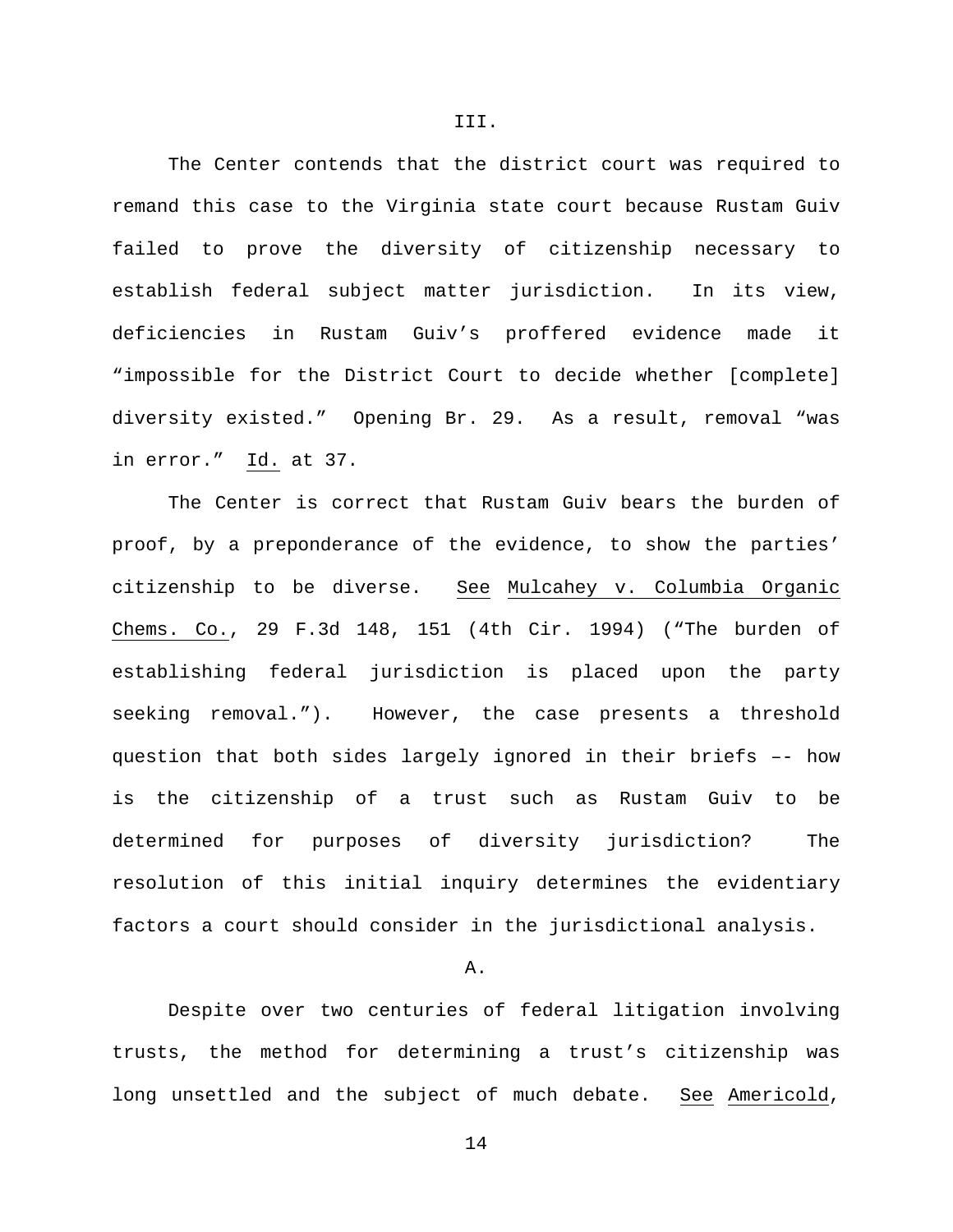136 S. Ct. at 1016 ("[C]onfusion regarding the citizenship of a trust is understandable and widely shared."). Two Supreme Court cases in particular gave rise to a divergence in lower-court decisions on this issue: Navarro Savings Ass'n v. Lee, 446 U.S. 458 (1980), and Carden v. Arkoma Associates, 494 U.S. 185 (1990).

In Navarro, the individual trustees of a business trust, suing in their own names, brought an action for breach of contract. 446 U.S. at 459-60. The defendants disputed jurisdiction, arguing that the trust's beneficiaries, and not the trustees, were the real parties to the controversy and their citizenship should control. The question presented was whether "trustees of a business trust may invoke the diversity jurisdiction of the federal courts on the basis of their own citizenship, rather than that of the trust's beneficial shareholders." Id. at 458. After looking at the role of the trustees and beneficiaries with respect to the trust, the Court found that "a trustee is a real party to the controversy for purposes of diversity jurisdiction when he possesses certain customary powers to hold, manage, and dispose of assets for the benefit of others." Id. at 464. The Court concluded, "trustees who meet this standard [may] sue in their own right, without regard to the citizenship of the trust beneficiaries." Id. at 465–66.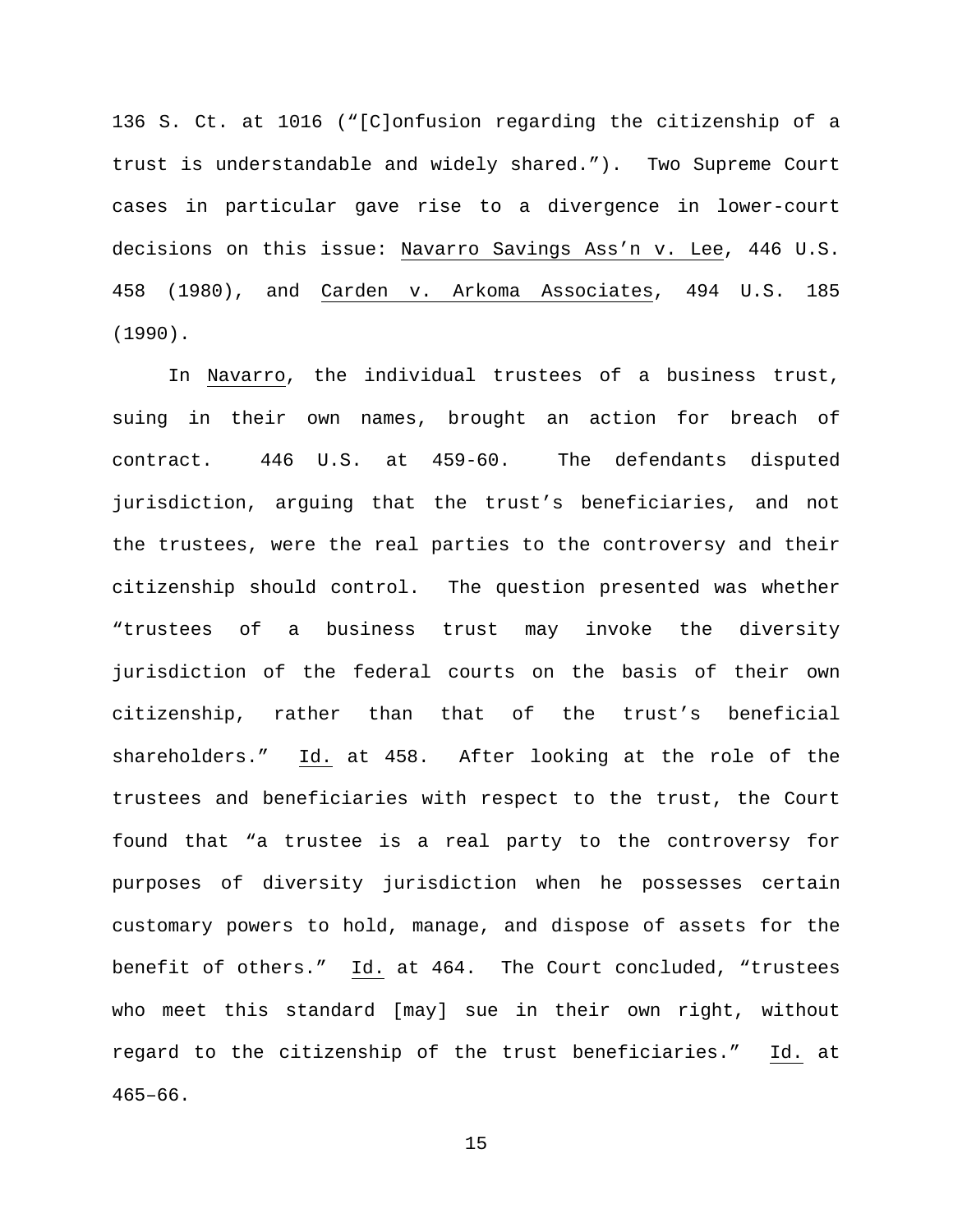Although Navarro involved an action brought in the name of individual trustees, it was generally read to imply that when a trustee "possesses certain customary powers to hold, manage, and dispose of assets for the benefit of others," id. at 464, a court should refer only to the citizenship of the trustee to determine the trust's citizenship, see Ind. Gas Co. v. Home Ins. Co., 141 F.3d 314, 318 (7th Cir. 1998).

A decade later, in Carden, the Supreme Court offered additional directions on this issue. In that case, a limited partnership brought a contract claim in district court on the basis of diversity jurisdiction. Carden, 494 U.S. at 186. The partnership contended that, like corporations, its citizenship should be determined with reference to the state in which it was organized or, alternatively, with reference to the citizenship of its general partners only. Id. at 187-96. The Court disagreed, holding that "diversity jurisdiction in a suit by or against [an artificial] entity depends on the citizenship of all the members." Id. at 195. In articulating this "all the members" rule, the Court explicitly distinguished Navarro: "Navarro had nothing to do with the citizenship of the 'trust,' since it was a suit by the trustees in their own names." Id. at 192-93. The Court further emphasized that Navarro concerned the distinct question of whether the trustees in that action "were the real parties to the controversy." Id. at 191.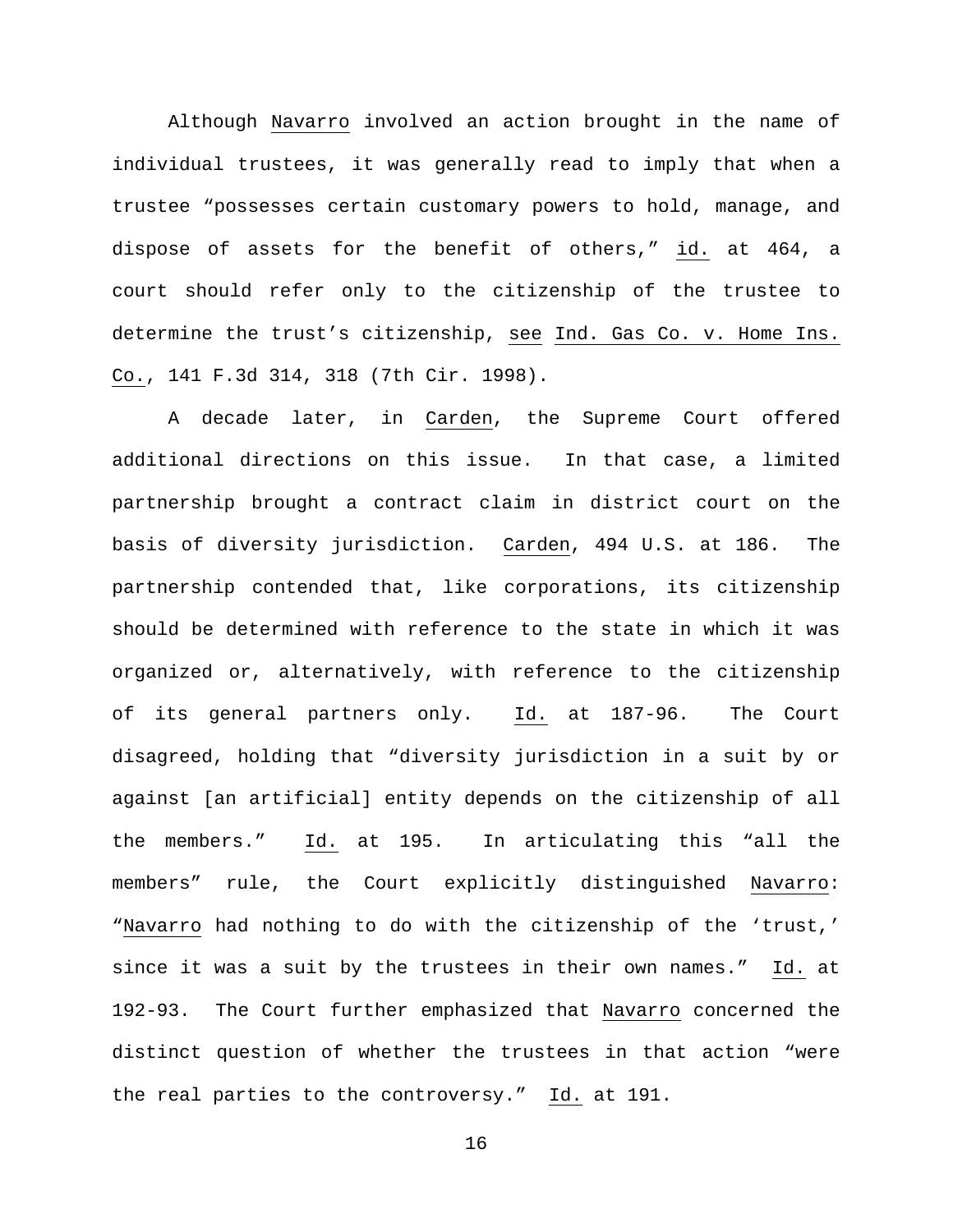Lower courts interpreted these cases in very different ways. Some courts, relying on Navarro, concluded that a trust has the citizenship of its trustees. See, e.g., Mullins v. TestAmerica, Inc., 564 F.3d 386, 397 n.6 (5th Cir. 2009). Following Carden, other courts held the view that the citizenship of a trust depends on the citizenship of its trustees and beneficiaries, as they are analogous to being the "members" of the trust. See Emerald Inv'rs Tr., 492 F.3d at 201 ("[D]iversity jurisdiction by or against an artificial entity depends on the citizenship of 'all the members.'").<sup>5</sup> In the case at bar, the district court followed the latter approach and looked at the citizenship of both the trustees and beneficiaries of Rustam Guiv to determine diversity. The Supreme Court granted certiorari in Americold Realty Trust v. ConAgra Foods, Inc., 136 S. Ct. 1012 (2016), ostensibly to resolve this circuit split.

Americold involved a real estate investment trust which, under the applicable state law, was deemed owned and controlled by its "members," the equivalents of a corporation's shareholders. However, "as Americold [wa]s not a corporation,

<span id="page-16-0"></span><sup>&</sup>lt;sup>5</sup> Corporations are treated differently by statute as distinct legal persons. See 28 U.S.C. § 1332(c) (recognizing See 28 U.S.C. § 1332(c) (recognizing that corporations are a distinct entity which "shall be deemed to be a citizen of every State and foreign state by which it has been incorporated and of the State or foreign state where it has its principal place of business").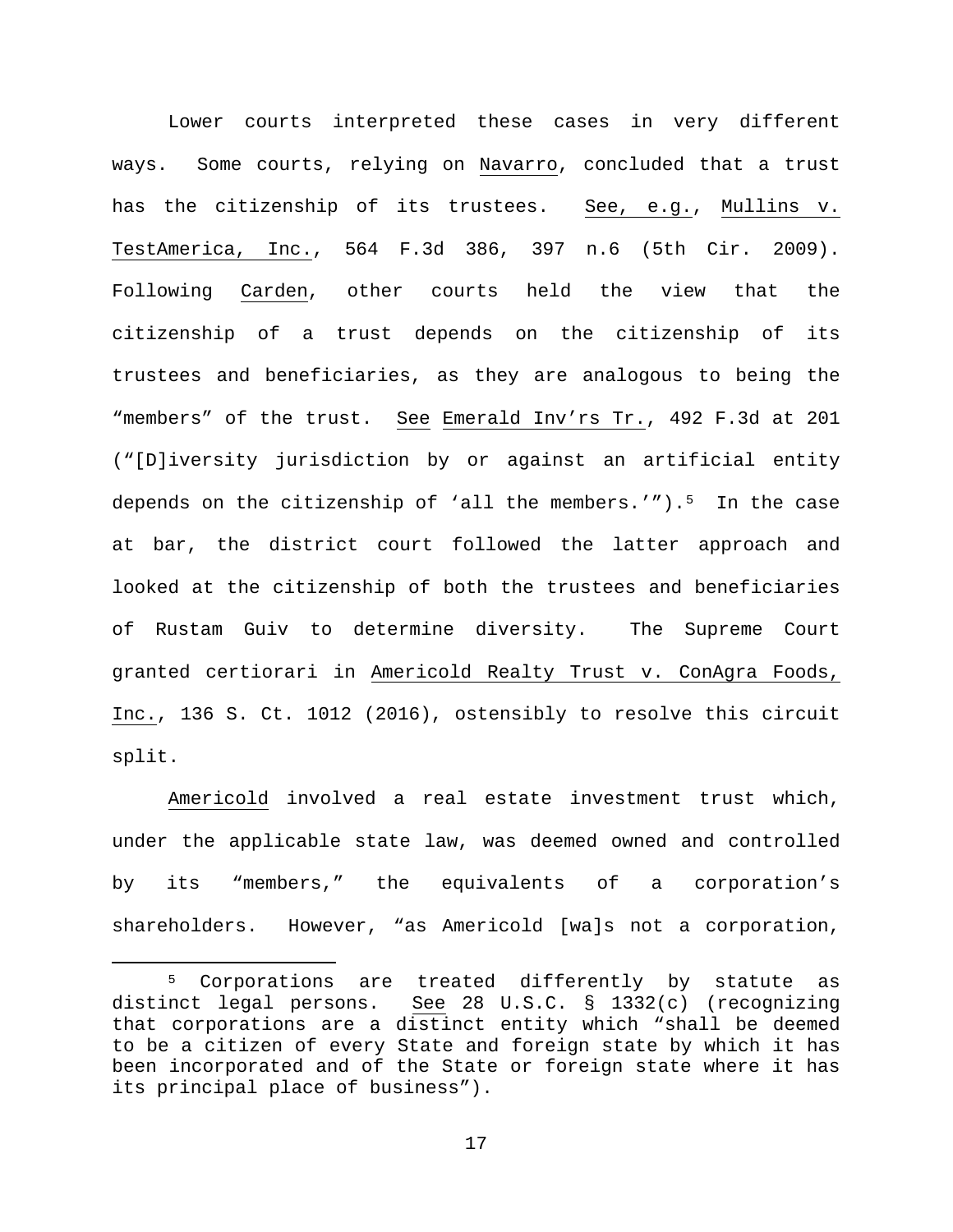it possesse[d] its members' citizenship." Id. at 1015 (noting that under 28 U.S.C. § 1332(c) only corporations "should also be considered a citizen of the State where it has its principal place of business"). For such unincorporated entities, the Supreme Court adhered to the "oft-repeated rule that diversity jurisdiction in a suit by or against the entity depends on the citizenship of all its members." Id.

The Supreme Court rejected Americold's argument that Navarro called for the opposite conclusion. The Court again "reminded litigants" that "Navarro had nothing to do with the citizenship of a trust." Americold, 136 S. Ct. at 1016. "Rather, Navarro reaffirmed a separate rule that when a trustee files a lawsuit in her name, her jurisdictional citizenship is the state to which she belongs -- as is true of any natural person." Id. Perhaps in dicta, the Supreme Court went on to note that when a trustee of "a traditional trust" files a lawsuit or is sued in her own name, "there is no need to determine its membership, as would be true if the trust, as an entity, were sued." Id. (emphasis added).

Having settled the diversity of citizenship question for real estate investment trusts, perhaps the Supreme Court in Americold intended this statement to globally resolve the issue for other trusts. However, the statement may generate as many questions as it answers. Putting aside the lack of a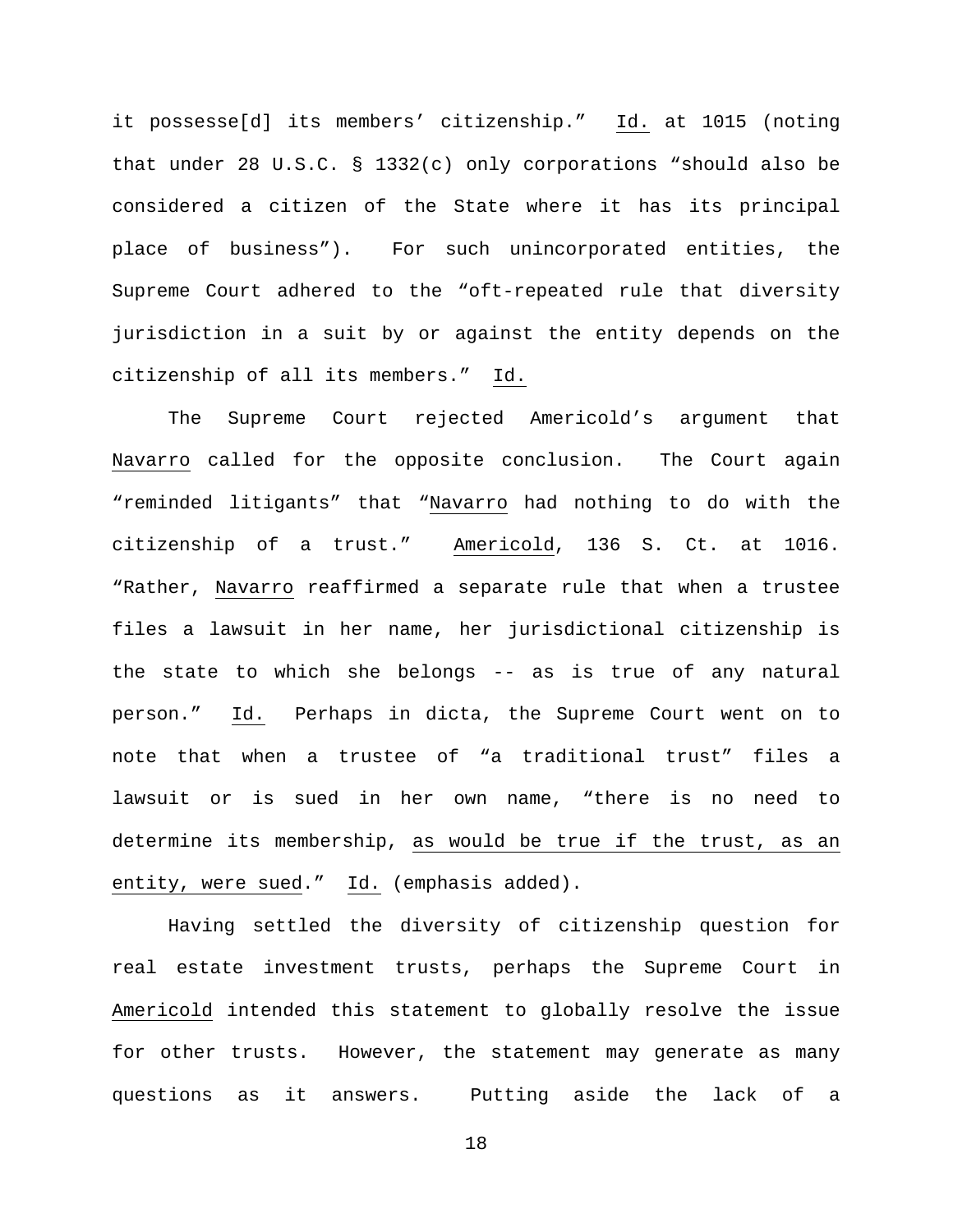comprehensive definition of a "traditional trust," the "as would be true if the trust, as an entity were sued" phrase seems open to several interpretations.

For example, does the phrase mean that there is no need to determine entity membership for diversity purposes when a "traditional trust" is sued as an entity? Or do we read the statement to mean that a trust sued as an entity must prove entity membership because it is a separate legal person from the individual trustees? We need not resolve those questions now, however, as the record here reflects diversity exists whether the trustees, the trust beneficiaries, or both are the subject of the citizenship requirement.

It is clear from the record evidence that the trustees are residents of other states and not Virginia. Although The Center contends Rustam Guiv's evidence on this point is insufficient, the district court found it credible, and The Center has offered no contradictory evidence. The Center's arguments go to two areas -- witness credibility and the weight of the evidence - where we defer to the findings of the trier of fact when substantial evidence in the record supports those findings. See Sligh v. Doe, 596 F.2d 1169, 1171 n.9 (4th Cir. 1979) ("It is plain that the 'clearly erroneous' rule applies to jurisdictional . . . determinations."); U.S. ex rel. Vuyyuru v. Jadhav, 555 F.3d 337, 348 (4th Cir. 2009) ("We review a district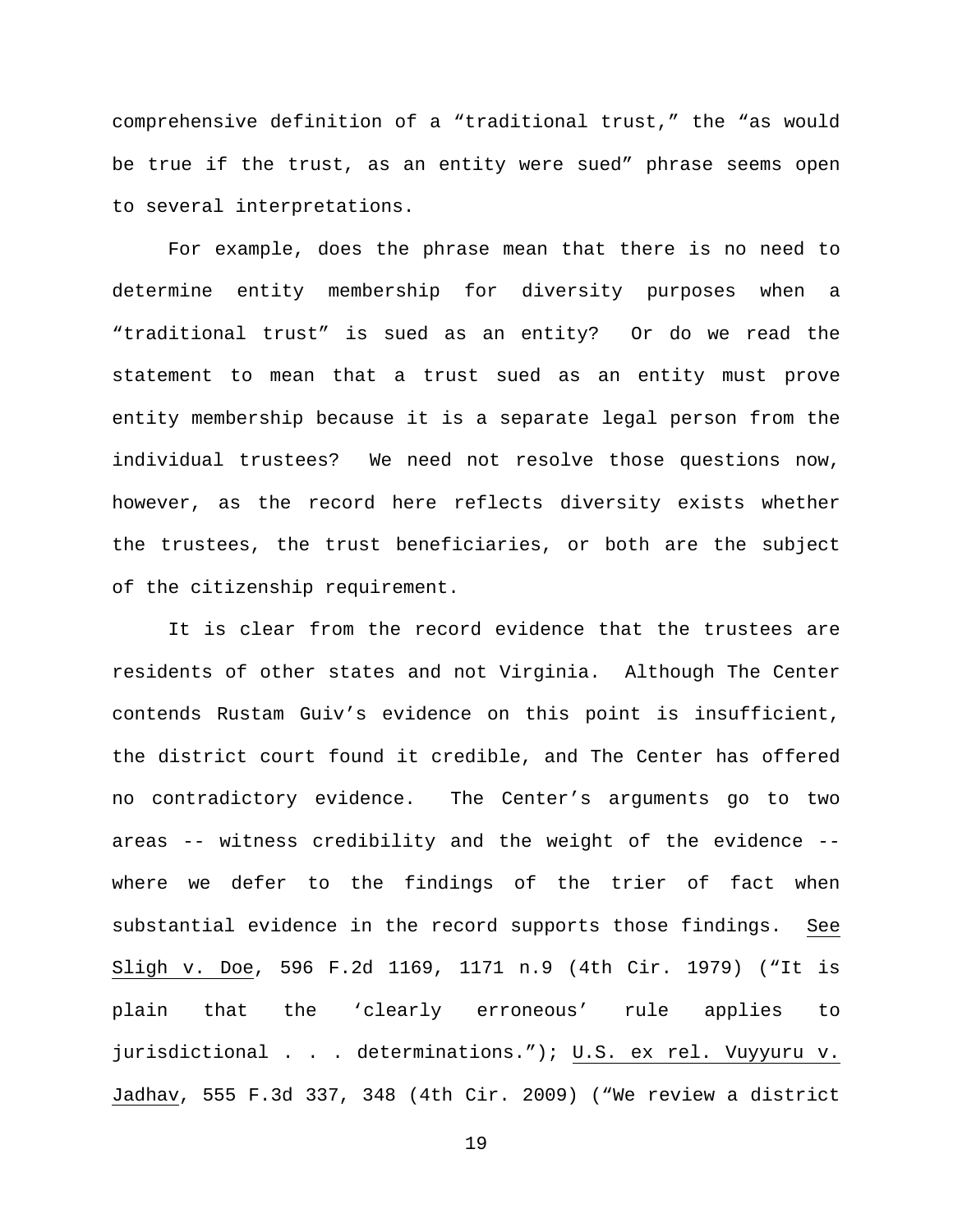court's jurisdictional findings of fact . . . under the clearly erroneous standard of review and any legal conclusions flowing therefrom de novo."). This record contains substantial evidence, and we find nothing erroneous, much less clearly erroneous, in the district court's conclusion that Rustam Guiv proved by a preponderance of the evidence the trustees' diversity of citizenship from The Center.<sup>[6](#page-19-0)</sup>

Moreover, the record does not establish any beneficiaries of the Rustam Guiv trust in Virginia. Rustam Guiv proffered it had no beneficiaries in Virginia. In response, The Center contended there were two Virginia beneficiaries: itself and Fairfax County.

The Center, however, is not a trust beneficiary; it is simply a tenant in a landlord/tenant business relationship with

<span id="page-19-0"></span> <sup>6</sup> The Center posits that Rustam Guiv's affidavits are insufficient because they contain evidence of the trustee's residence, which is not the same as citizenship. It is true that residency and citizenship are not interchangeable in the<br>jurisdictional context. See Axel Johnson, Inc. v. Carroll See Axel Johnson, Inc. v. Carroll Carolina Oil Co., 145 F.3d 660, 663 (4th Cir. 1998) ("As the Supreme Court has consistently held, however, state citizenship for purposes of diversity jurisdiction depends not on residence, but on national citizenship and domicile."). But The Center is mistaken that the evidence here is inadequate to establish citizenship. Physical presence coupled with residency is prima facie proof of citizenship, see Krasnov v. Dinan, 465 F.2d 1298, 1300 (3d Cir. 1972), and Rustam Guiv has shown more than that here through its affidavits and other evidence. something to cast doubt on this evidence, the district court did not err by accepting these facts as adequate to establish the trustees' citizenship.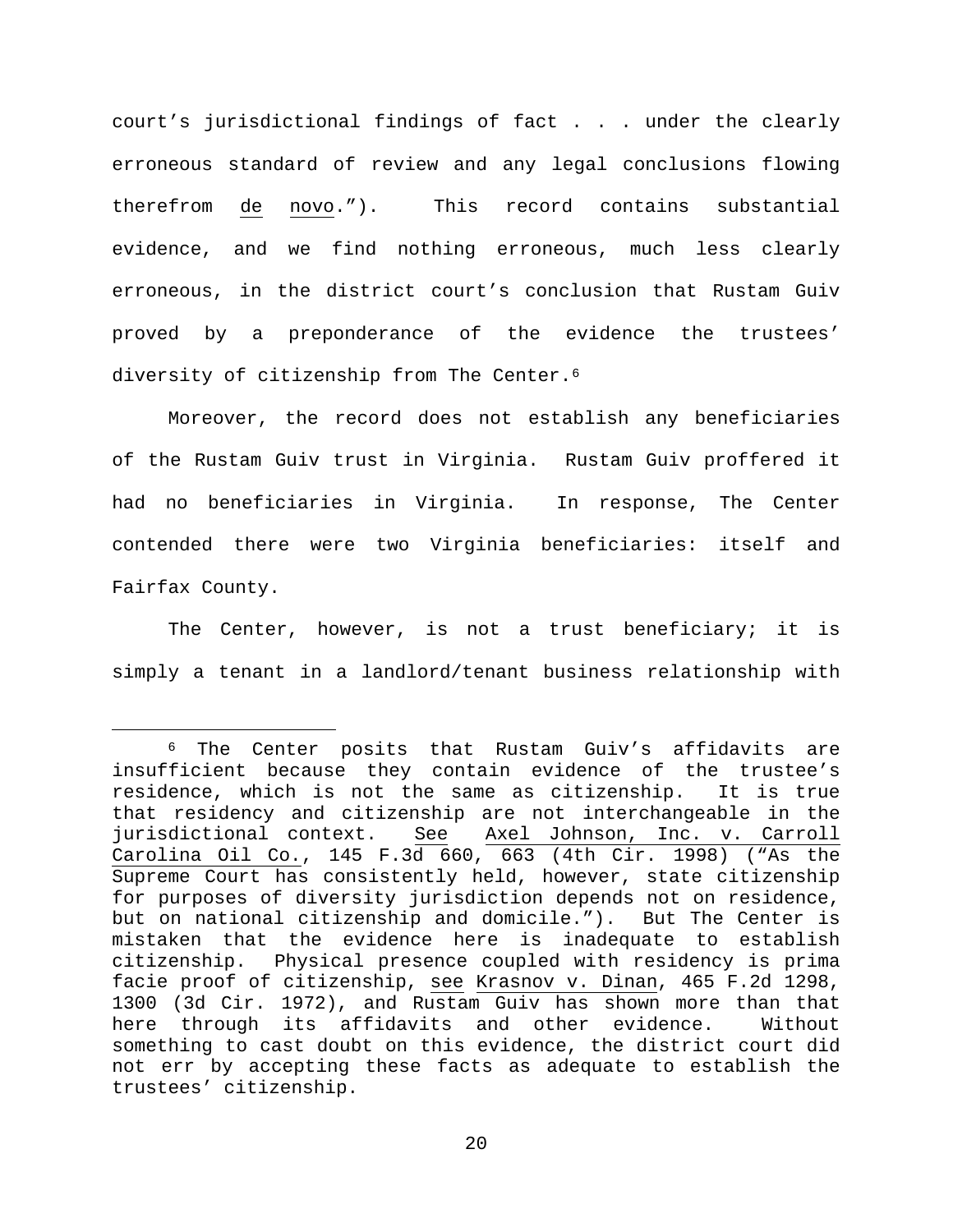Rustam Guiv. And The Center did not contend otherwise below, where its argument was that the lease was cancelled by the MOU. Neither is Fairfax County a trust beneficiary. The Center posits that by granting storm water and public street easements to the County, as required by local code for the development of the property, Rustam Guiv somehow created a beneficiary relationship status despite The Center's concession that "[i]n exchange, [Rustam Guiv] received a density credit." Opening Br. 38. The Center cites no precedent or statute for its argument and with good reason. Compliance with required subdivision ordinances or building codes by a trust owning real property confers no beneficiary status on the government entity any more so than would payment of real estate taxes. This is particularly true here where Rustam Guiv received an asset, a density credit, in exchange for the easements. Accordingly, we find no error in the district court's determination that Rustam Guiv had no trust beneficiaries in Virginia.

Whether Americold has resolved "confusion among the Courts of Appeals regarding the citizenship of unincorporated entities" we leave to others to answer. 136 S. Ct. at 1015. In this case, regardless of the test applied, Rustam Guiv met its burden to prove diversity of citizenship. Thus, the district court did not err in concluding it had subject matter jurisdiction.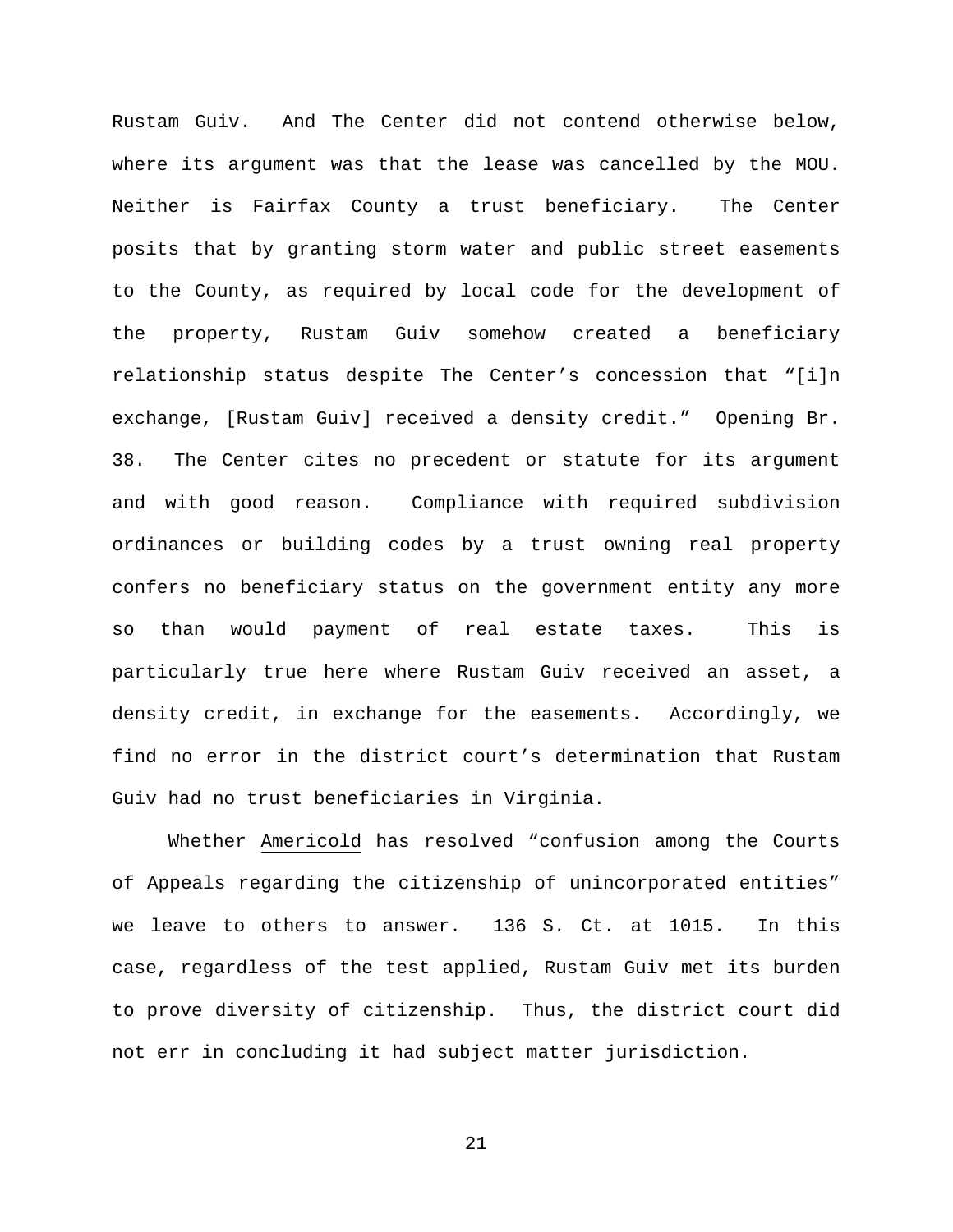We now turn to the merits. The district court concluded that the lease amendment was binding and that The Center breached the lease by failing to construct a temple on the Vienna property before the final deadline. Consequently, the court granted summary judgment in favor of Rustam Guiv. The Center raises a host of challenges to this judgment, none of which are meritorious.

### A.

Initially, The Center argues that inconsistent and conflicting testimony from Rustam Guiv's witnesses created "issue[s] of fact which can only be determined at trial." Opening Br. 44. In the Center's view, "when there is a conflict in the testimony and an issue as to the veracity of the witnesses, summary judgment is not proper." Id. at 41.

While conflicting testimony can indeed preclude summary judgment, any inconsistency must concern a material fact. As the Supreme Court has explained, the mere existence of a factual dispute "will not defeat an otherwise properly supported motion for summary judgment; the requirement is that there be no genuine issue of material fact." Anderson v. Liberty Lobby Inc., 477 U.S. 242, 247-48 (1986).

In its effort to establish a contested issue of material fact, The Center first points to conflicting testimony regarding

22

IV.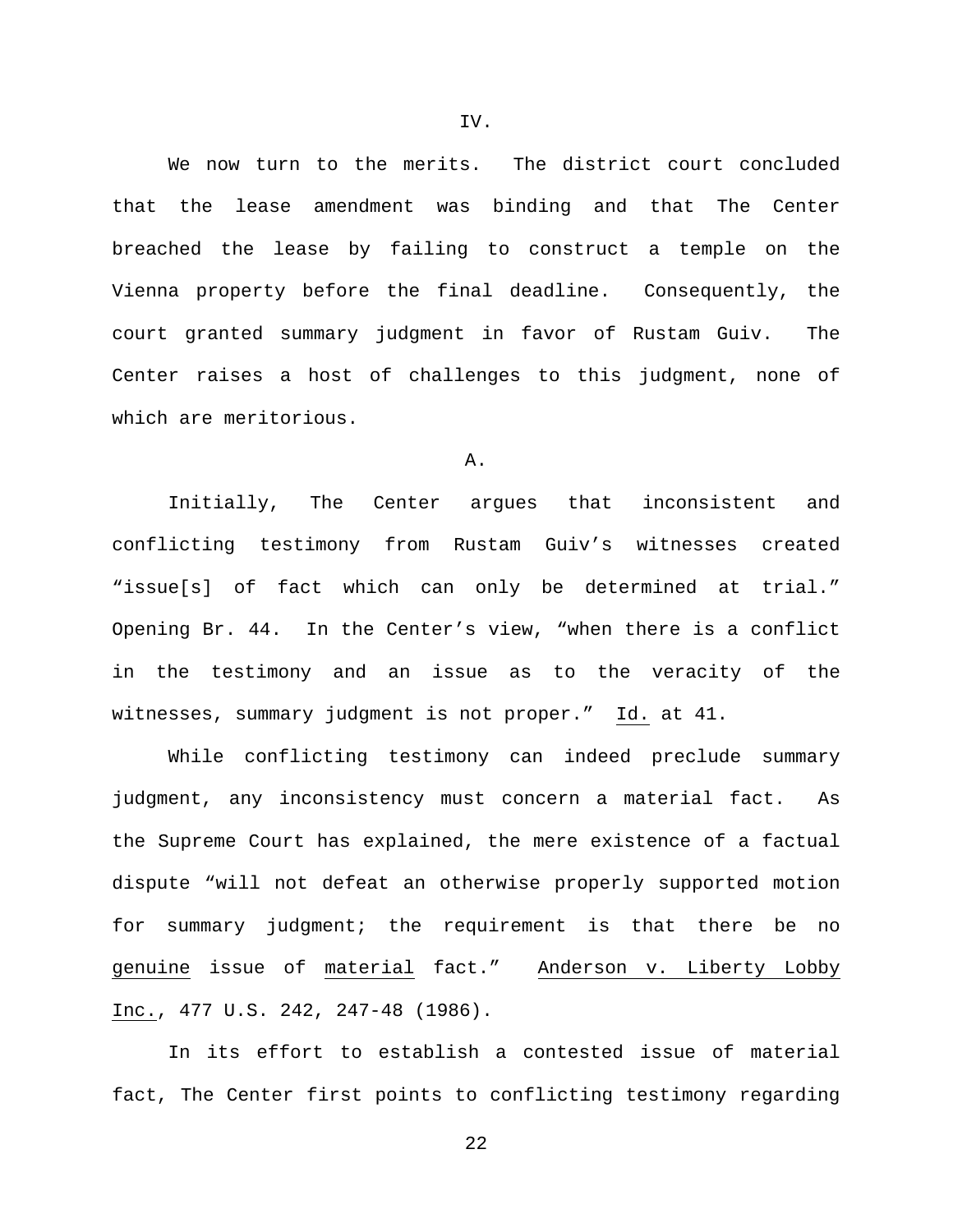who drafted the lease amendment. According to The Center, this inconsistency concerns a "key point" that a factfinder should have resolved. Opening Br. 21. However, on the record in this case, who drafted the lease amendment is irrelevant. This document is unambiguous and its contents uncontested. Any inconsistency about its authorship thus has no bearing here. See Martin & Martin, Inc. v. Bradley Enters., Inc., 256 Va. 288, 291 (1998) ("In the event of an ambiguity in the written contract, such ambiguity must be construed against the drafter of the agreement."); Lexicon, Inc. v. Safeco Ins. Co. of Am., 436 F.3d 662, 671 (6th Cir. 2006) (explaining that "it may be relevant which party drafted" an agreement when it is ambiguous).

The Center next suggests that, because Dr. Jahanian referred to the MOU as a binding agreement, the district court should have submitted this issue to the jury instead of unilaterally deciding it was "too vague to be enforceable." J.A. 1170. This argument suffers from the same deficiency noted above: Whether a written contract is sufficiently definite is a question of law that we determine from looking at the document. See Williams v. Dynatech Commc'ns, Inc., 163 F.3d 600, 604 (4th Cir. 1998). Hence, Dr. Jahanian's statements about the MOU, even if inconsistent, are not relevant.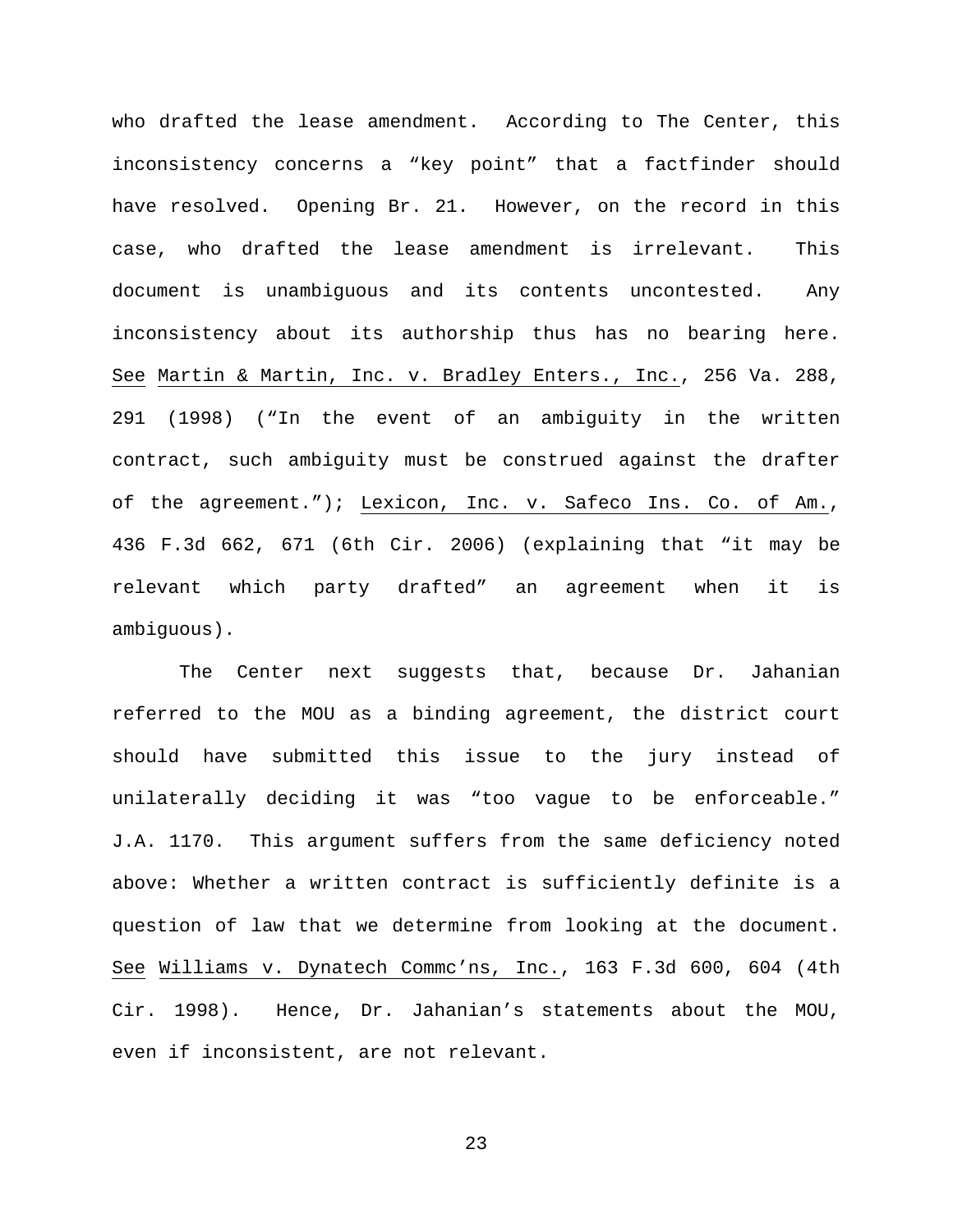Finally, to the extent The Center suggests that Dr. Jahanian's credibility created a material issue of fact to preclude summary judgment, that argument also fails. Where the determination of what actually happened depends on an assessment of the credibility of the respective witnesses, "[t]his assessment is a disputed issue of fact [that] cannot be resolved on summary judgment." Rainey v. Conerly, 973 F.2d 321, 324 (4th Cir. 1992). But this case does not turn on the credibility of Dr. Jahanian or any other witness. Quite the opposite, this controversy arises from the unambiguous written terms of a landlord-tenant arrangement. Thus, the dispute is governed by the legal import of the terms of that agreement, not the credibility of ancillary witnesses.

Although this case involves a complicated and lengthy lessor-lessee relationship, it is fundamentally a contract dispute governed by the parties' agreements. As such, conflicting testimony and credibility issues, like those The Center raises, are not material here and are not a ground upon which the district court judgment can be disturbed.

B.

The Center also argues that the district court erred by enforcing the terms of the lease amendment to the exclusion of the MOU. As this argument goes, "the MOU was intended to, and did in fact, supersede the Lease Amendment," and so "[t]he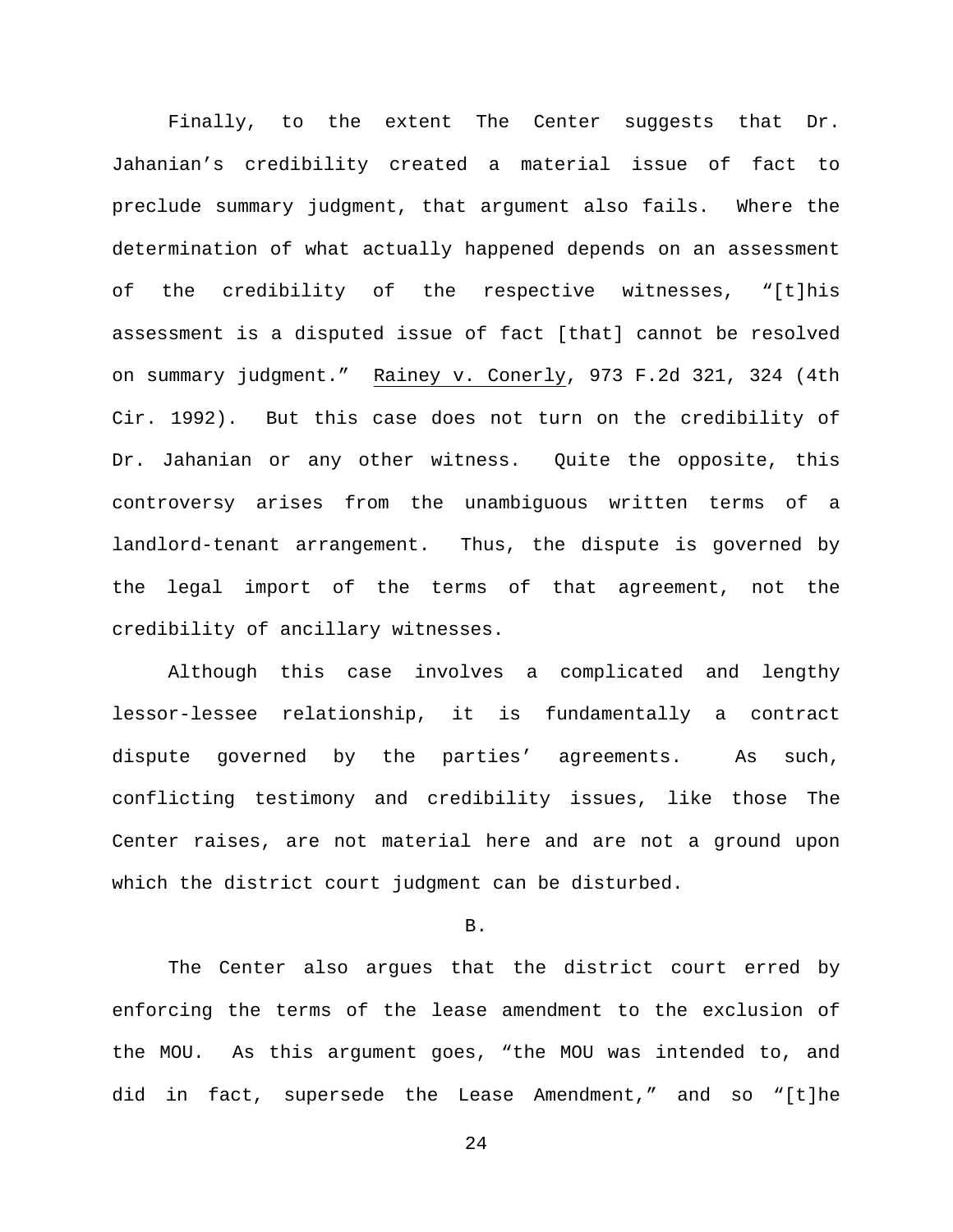District Court's finding that [The Center] breached the subject Lease, as [a]mended, by failing to timely construct the [temple] on the lease property was in error." Opening Br. 21-22. The district court rejected this argument, finding the MOU was unenforceable as a matter of law. We agree.

The basic requirements for a valid contract are well settled. "[A]n agreement must be definite and certain as to its terms and requirements; it must identify the subject matter and spell out the essential commitments and agreements with respect thereto." Progressive Const. Co. v. Thumm, 209 Va. 24, 30-31 (1968). In practical terms, a contract "must be sufficiently definite to enable a court to give it an exact meaning, and must obligate the contracting parties to matters definitely ascertained or ascertainable." Smith v. Farrell, 199 Va. 121, 128 (1957).

The MOU is not sufficiently definite to be enforceable. It does not refer either explicitly or implicitly to the lease, the Vienna property, or the nature of the parties' relationship. As the district court found, were it not for the extensive history between the parties, this document would be unenforceable on its face. See W.J. Schafer Assocs. v. Cordant, Inc., 254 Va. 514, 519 (1997); Stanley's Cafeteria, Inc. v. Abramson, 226 Va. 68, 73 (1983). But even considering how the document arose, it is not possible to decipher what mutual obligations exist. The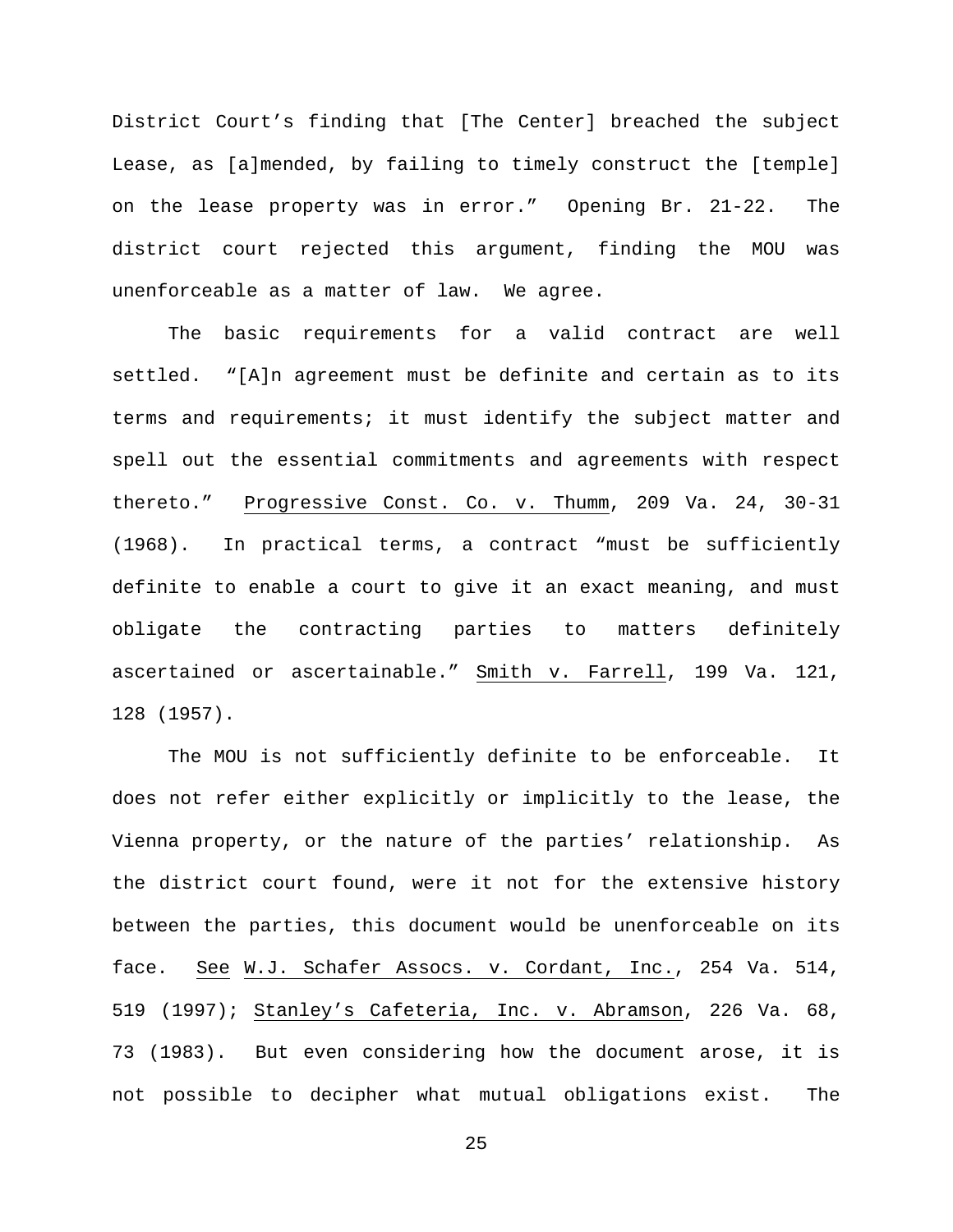most definite clauses outline broad tasks for The Center to complete by deadlines to be mutually agreed upon in the future. Such "agreements to agree" are uniformly unenforceable in Virginia. Allen v. Aetna Cas. & Sur. Co., 222 Va. 361, 363 (1981); see also EG&G, Inc. v. Cube Corp., No. 178996, 2002 WL 31950215, at \*6-7 (Va. Cir. Ct. Dec. 23, 2002) ("[W]here the evidence is that the parties merely agreed to make an agreement in the future, and where a determination of the terms and conditions under which the obligation would be assumed are vague and uncertain, Virginia law treats such agreements as unenforceable 'agreements to agree.'" ).

Even assuming the MOU was binding and enforceable, The Center still cannot prevail. Nothing in the MOU eliminates or alters the dispositive deadlines that The Center breached in the lease amendment. At most, it states the parties would later agree on different deadlines, which never occurred. Therefore, the MOU had no effect on the lease and lease amendment or The Center's breach of those obligations.

# C.

The Center next argues that the doctrine of equitable estoppel precluded Rustam Guiv from enforcing the lease amendment's deadlines because Dr. Jahanian directed The Center to stop construction. The Center maintains that it "did, in fact, cease its efforts" and so "[t]o allow RGF to now seek to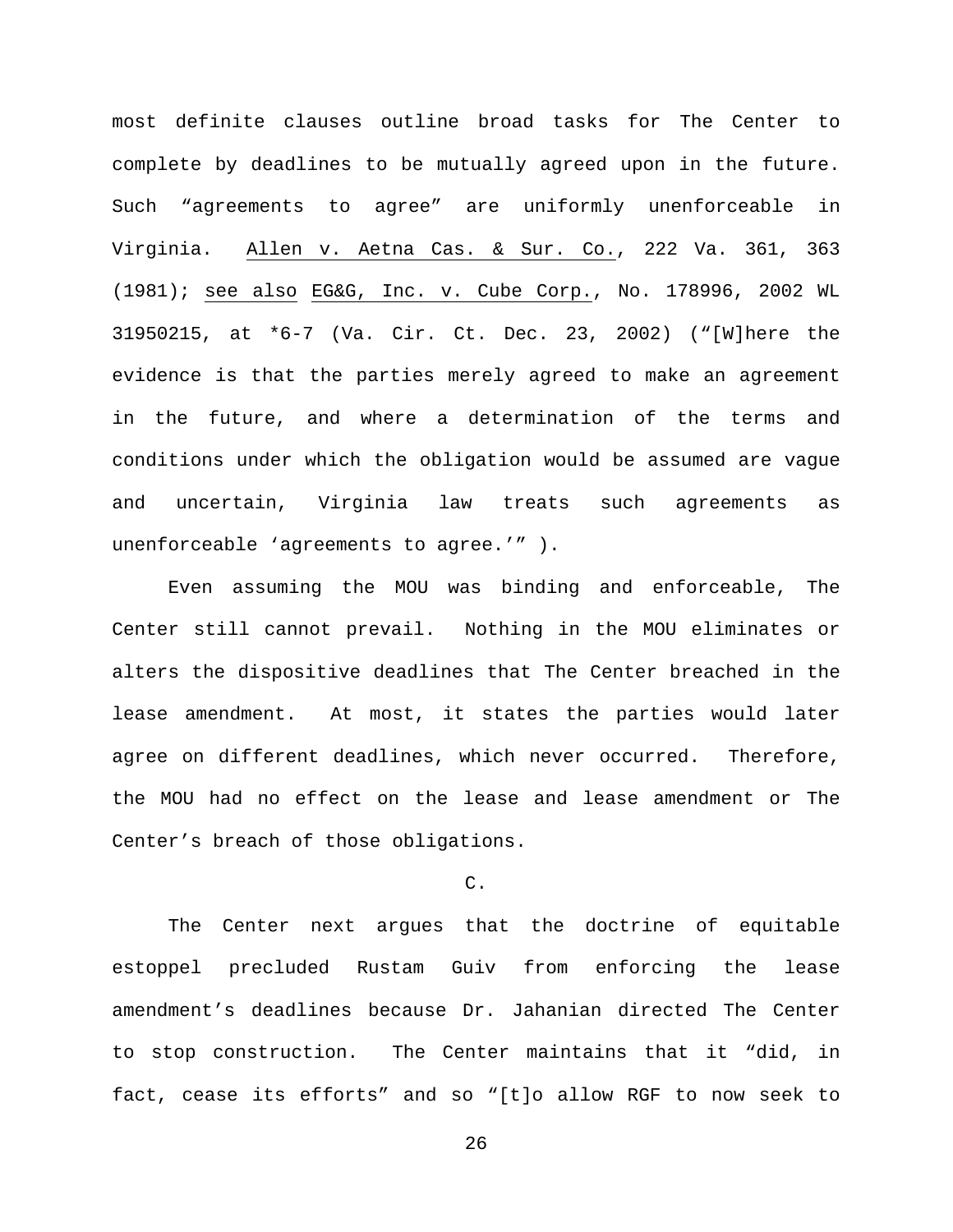use the deadline of the [l]ease [a]mendment as a basis to declare the [l]ease terminated would be a gross miscarriage of justice." Opening Br. 48-49.

We agree with the district court that the doctrine of equitable estoppel has no application here. To prevail on this claim, The Center was required to show "(1) a representation, (2) reliance, (3) change of position, and (4) detriment." Princess Anne Hills Civic League, Inc. v. Susan Constant Real Estate Trust, 243 Va. 53, 59 (1992). This doctrine is "applied rarely and only from necessity," and the moving party must prove "each element by clear, precise, and unequivocal evidence." Id.

Even viewing the record in The Center's favor, it fails in its burden of proof on the final two elements. Nothing suggests The Center materially changed its position in light of Dr. Jahanian's statements or Rustam Guiv shifting its focus to the Maryland site. In fact, The Center sent a formal letter outlining its decision to ignore Rustam Guiv and "stay on course." J.A. 473. The same letter further notes that The Center only "temporarily stopped the progress of [its] work." Id. As the district court rightly concluded, this admittedly "brief pause, resulting in no material change in [The Center's] position, cannot be said to represent detrimental reliance." Id. at 1173.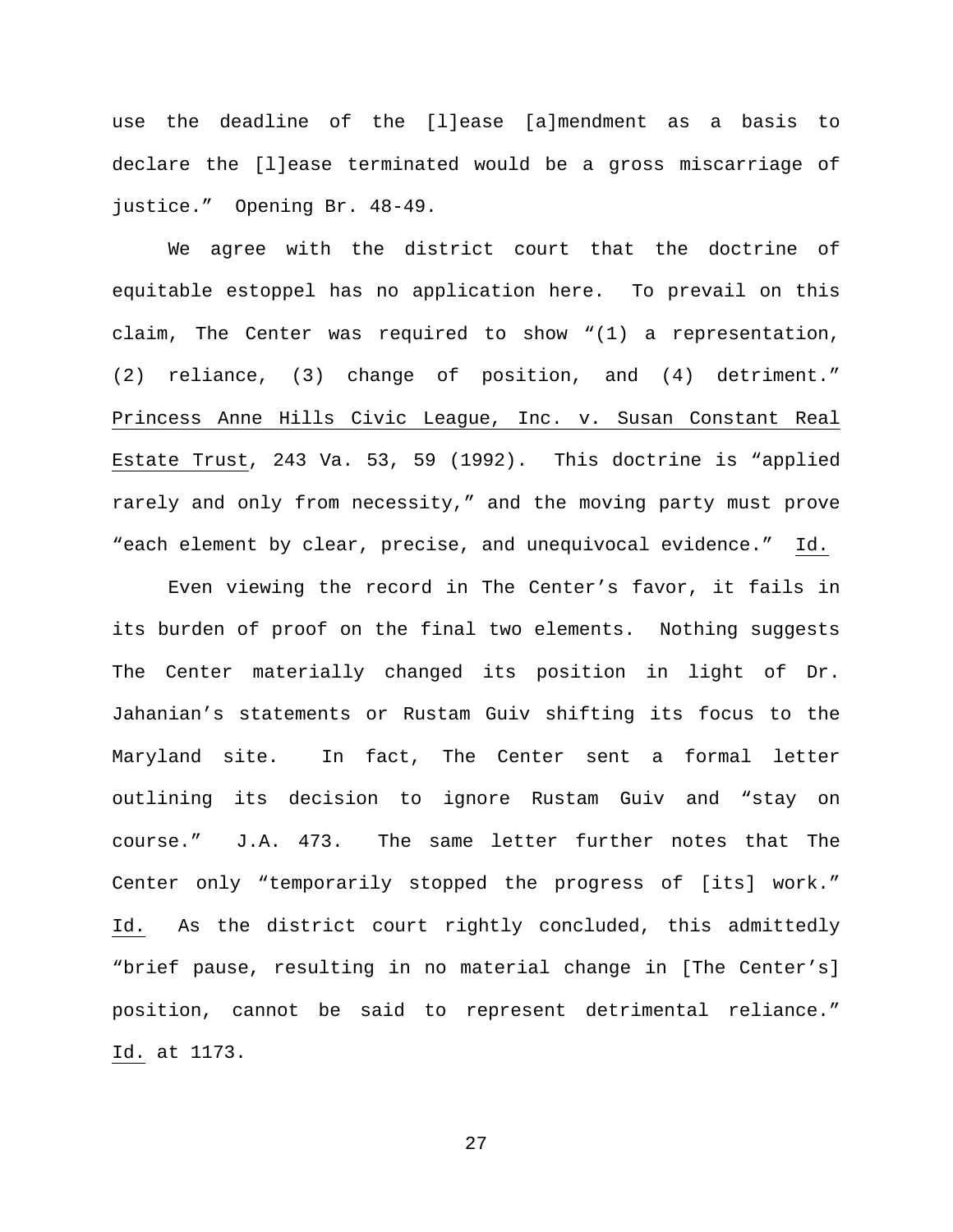The Center now counters that it could not resume construction immediately but had to wait until April 2011 to renew efforts with the help of Rustam Guiv. We are unpersuaded this alters the outcome. Even accepting this new timeframe, The Center still had at least two years to build the temple, which is well within the lease amendment's schedule. Yet, at the time of this litigation, the site remained largely untouched. We thus conclude, to the extent The Center was unable to proceed, this brief period would not have prevented The Center from complying with the lease amendment's obligations.

At bottom, the record suggests that The Center simply failed to meet its obligations and sat on its hands in the face of looming contractual deadlines. Having failed to fulfill its side of the bargain due to this inactivity, The Center cannot look to equity to avoid the effects of its own breach.

D.

In its last volley, The Center argues for the first time that it did not breach the lease amendment because there was a temple on the property by the final deadline[.7](#page-27-0) According to The

<span id="page-27-0"></span> <sup>7</sup> During oral argument, counsel represented to the Court that this point was raised below and thus we can consider it de novo on appeal. The record does not support counsel's claim. The record does not support counsel's claim. Although The Center did mention that it renovated an existing building on the property that was then used for prayer services, J.A. 1136, nowhere was it further argued that this action was sufficient to satisfy the lease obligations. On the contrary, (Continued)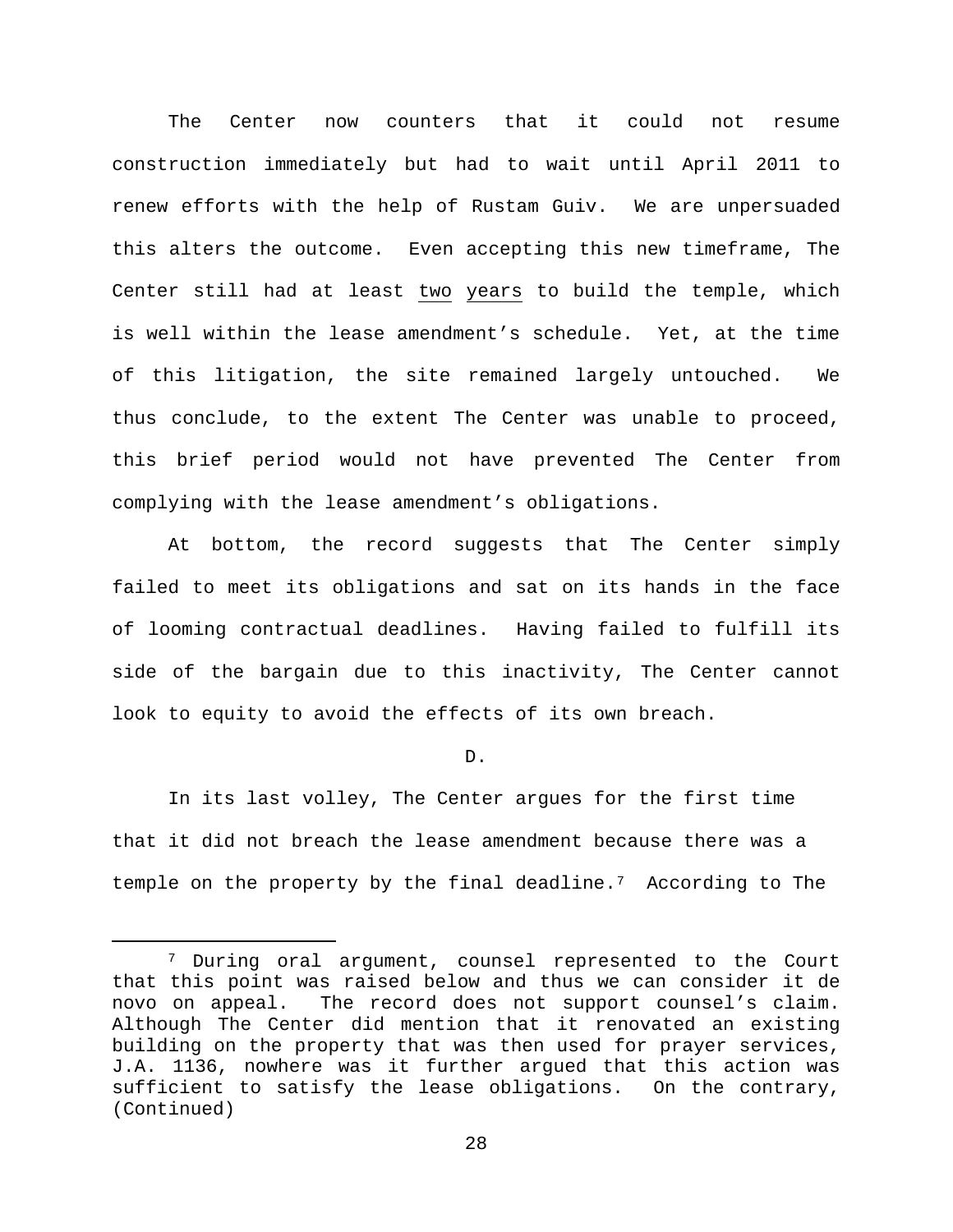Center, it "renovated a building on the Vienna [p]roperty which was actively being used as a Zoroastrian worship center and meeting place." Opening Br. 50.

Issues raised for the first time on appeal are generally not considered by this Court. See Singleton v. Wulff, 428 U.S. 106, 120 (1976); United States v. One 1971 Mercedes Benz 2–Door Coupe, 542 F.2d 912, 915 (4th Cir. 1976) (explaining that the failure to raise and preserve an issue in district court ordinarily waives consideration of that issue on appeal). Although we have occasionally departed from this general rule, The Center has failed to raise any argument that such exceptional circumstances are present here. See In re Under Seal, 749 F.3d 276, 285 (4th Cir. 2014) ("When a party in a civil case fails to raise an argument in the lower court and instead raises it for the first time before us, we may reverse only if the newly raised argument establishes fundamental error or a denial of fundamental justice."). On this record, we find the claim waived.

Ĩ.

The Center repeatedly conceded that it never fulfilled the lease amendment's final construction deadline. Id. at 941, 1102. The Center instead opted to continue with its theory that compliance was irrelevant because this document was null and void. See id. at 1150-56.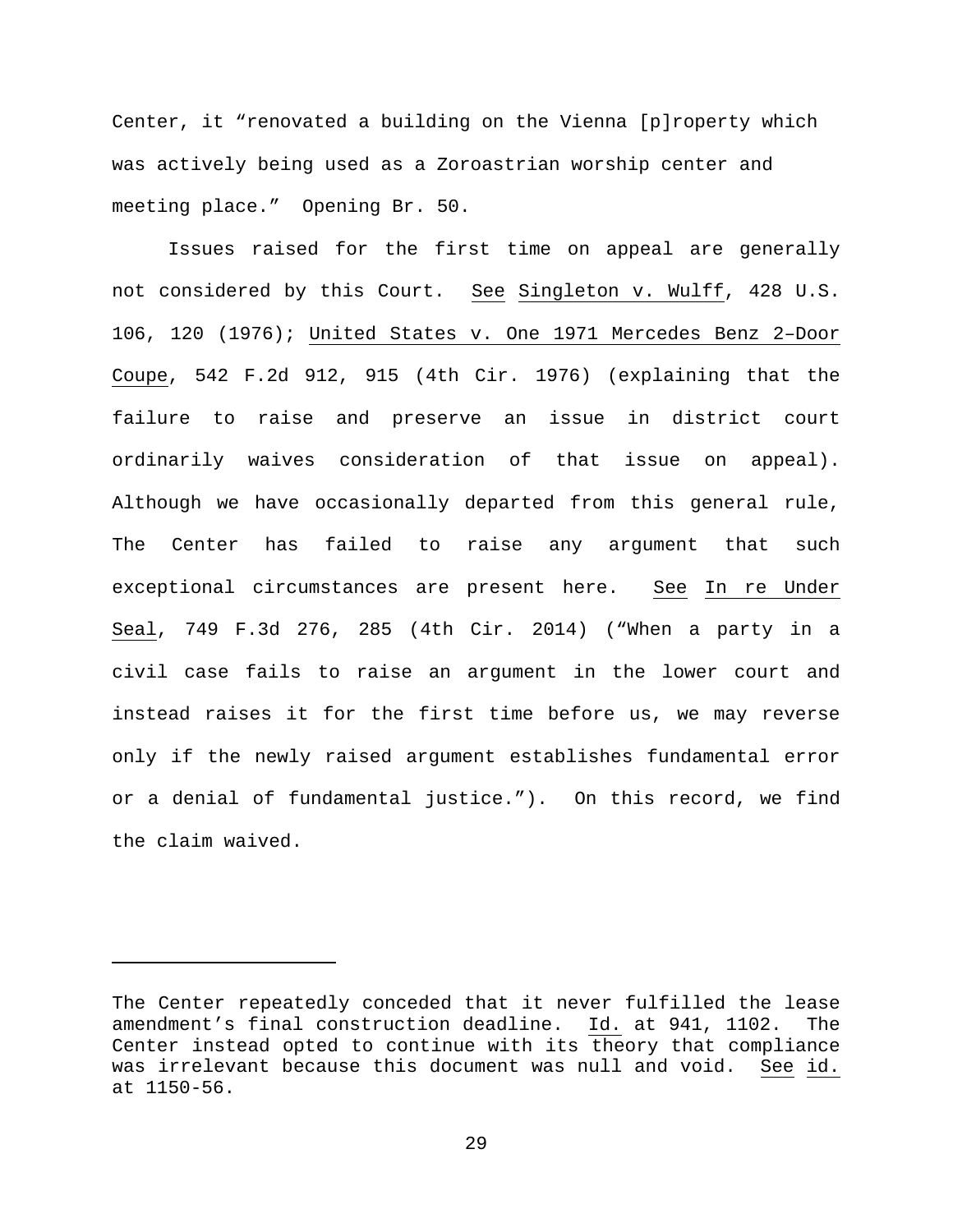Having found none of The Center's challenges to the district court's judgment to be meritorious, we turn to the award of attorneys' fees. The Center's principal argument here is that the court erred by allowing Rustam Guiv "to recover fees for all services performed in the litigation, not just those [claims] on which it did, in fact, prevail." Opening Br. 51.

We generally review a district court's decision awarding or denying attorneys' fees for abuse of discretion. McAfee v. Boczar, 738 F.3d 81, 88 (4th Cir. 2013). Under this standard, reversal is appropriate only if "the district court [was] clearly wrong or has committed an error of law." Id. That said, legal determinations justifying an award, such as whether the plaintiff is a prevailing party, are reviewed de novo. Smyth v. Rivero, 282 F.3d 268, 274 (4th Cir. 2002). The parties agree that Virginia supplies the substantive law here since the district court was sitting in diversity.

The lease specifies that "[i]n the event of any litigation between the parties hereto, the prevailing party in such litigation shall be entitled to recover from the other party its costs, expenses and reasonable attorney's fees." J.A. 47-48. The Center appears to concede that Rustam Guiv is the prevailing party under this provision. We agree. As the Virginia Supreme Court has explained, the "prevailing party" is "the party in

V.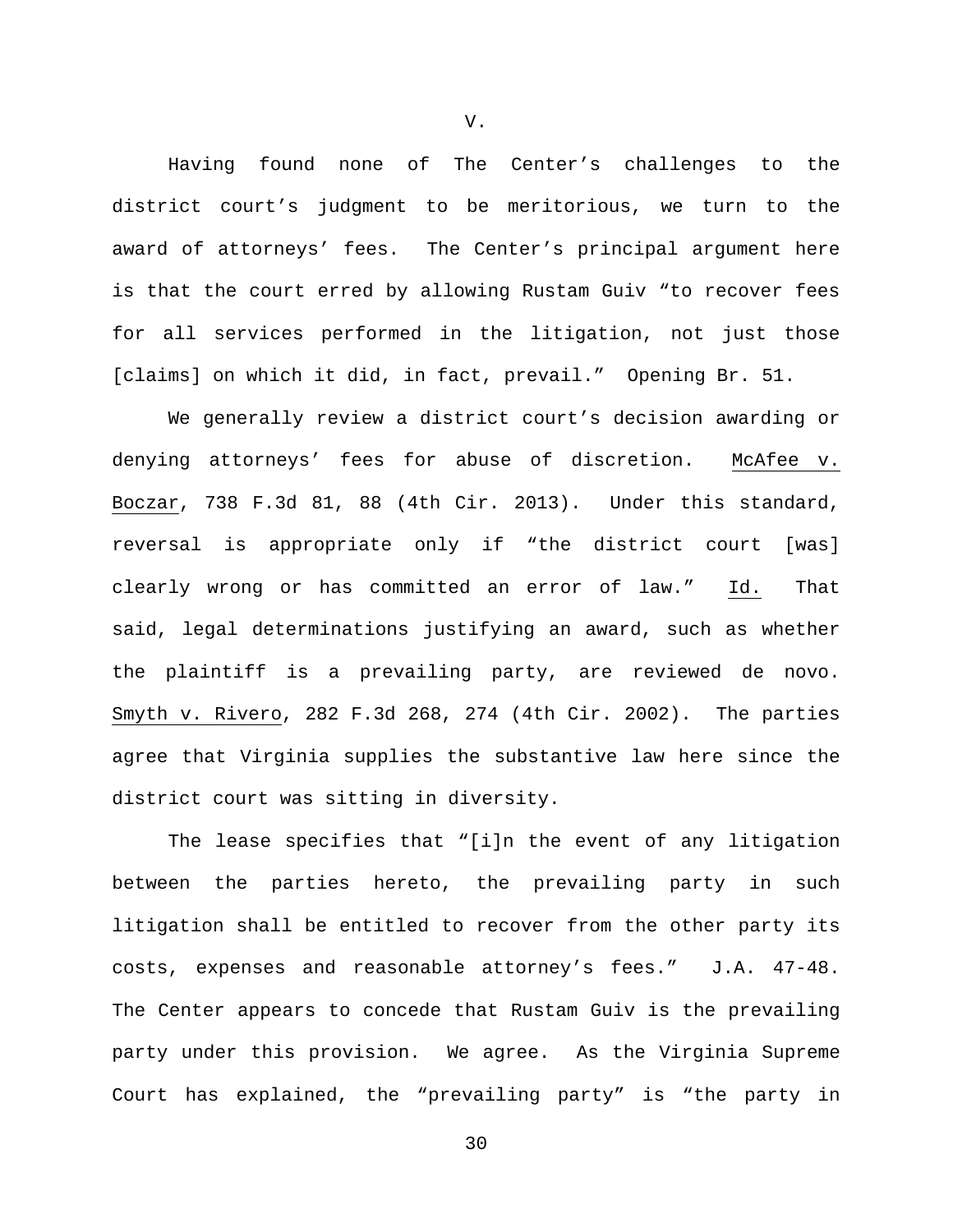whose favor the decision or verdict in the case is . . . rendered." Sheets v. Castle, 263 Va. 407, 414 (2002). The reviewing court is to consider "the general result" of the case and determine "who has, in the view of the law, succeeded in the action." Id. The Center brought this action to enforce a contract between the parties, and Rustam Guiv defended on grounds that the agreement was terminated by The Center's breach. The district court ultimately entered judgment in favor of Rustam Guiv, clearly making it the prevailing party. See Chase v. DaimlerChrysler Corp., 266 Va. 544, 548-49 (2003) (equating "prevailing party" with "successful party").

Prevailing party status does not, however, automatically make that party eligible for all the fees they request. In Virginia, "each party [has] the burden of establishing, as an element of its prima facie case, that the attorneys' fees it seeks are reasonable in relation to the results obtained and were necessary." Chawla v. BurgerBusters, Inc., 255 Va. 616, 624 (1998). Moreover, "[n]either party shall be entitled to recover fees for duplicative work or for work that was performed on unsuccessful claims." Id. It is well-settled in Virginia that "under contractual [fee-shifting] provisions a party is not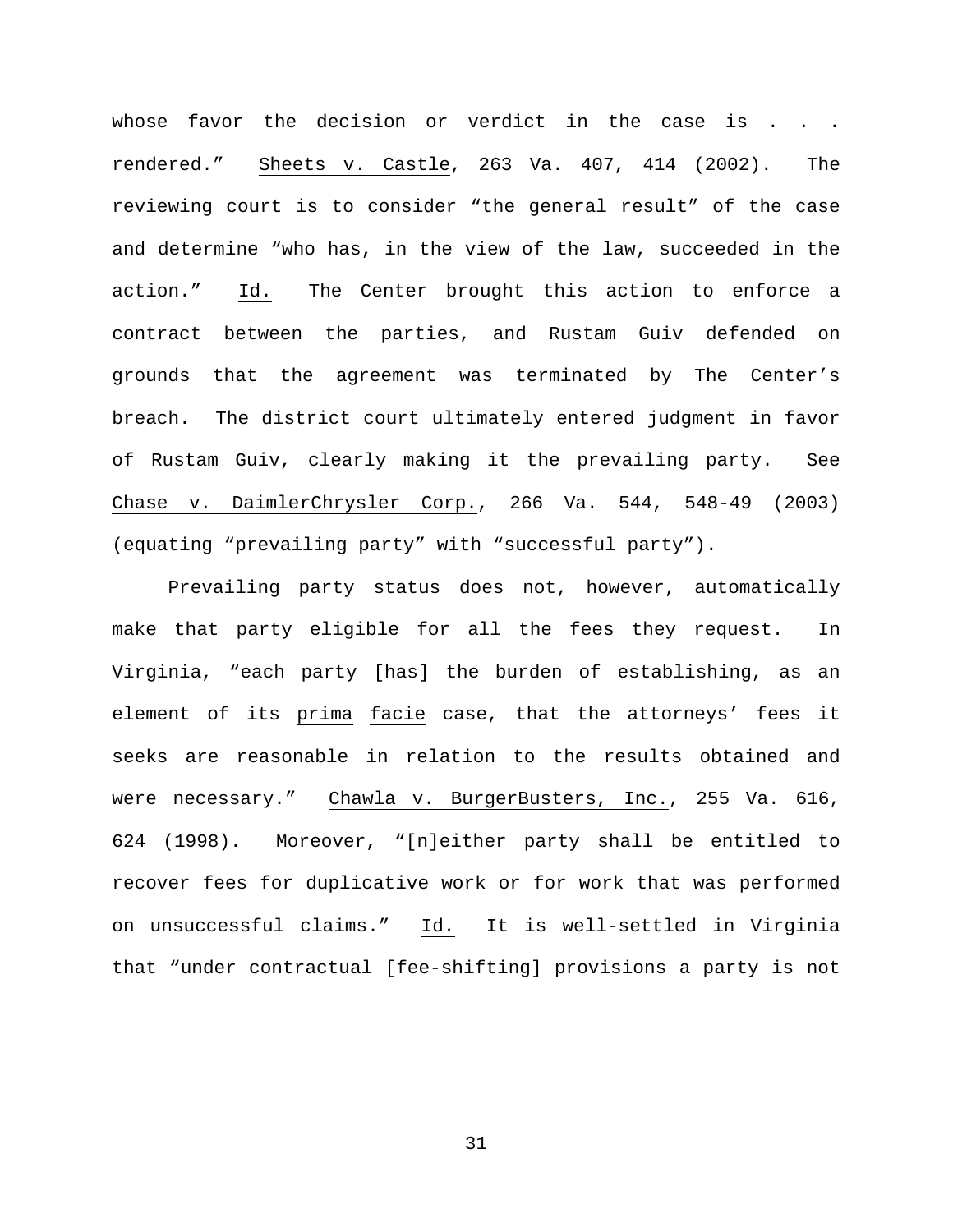entitled to recover fees for work performed on unsuccessful claims." Ulloa, 271 Va. at 82.[8](#page-31-0) 

Although Rustam Guiv prevailed below, it was not wholly successful. In particular, the district court rejected one of its counterclaims and ruled in favor of The Center. Consequently, Rustam Guiv was barred from recovering "fees for . . . work that was performed on [this] unsuccessful claim." Chawla, 255 Va. at 624. The district court, however, never narrowed the fee award to account for the ruling against Rustam Guiv. Absent some discount or reduction for this unsuccessful counterclaim, the court's fee award includes time spent on matters for which Rustam Guiv was not entitled to recover under Virginia law. See Ulloa, 271 Va. at 82. Accordingly, we vacate and remand the district court's attorneys' fee award for further proceedings in accordance with this opinion.

### VI.

The record shows that The Center breached the parties' lease by failing to complete construction of the required religious center by the lease deadline. We therefore agree with

<span id="page-31-0"></span> <sup>8</sup> Federal courts take a different approach on federal claims by allowing a prevailing party to recover fees for unsuccessful claims where the entire case "involve[s] a common core of facts or . . . related legal theories." Hensley v. Eckerhart, 461 U.S. 424, 435 (1983). The Virginia Supreme Court, however, has steadfastly rejected this approach. See Ulloa, 271 Va. at 83.